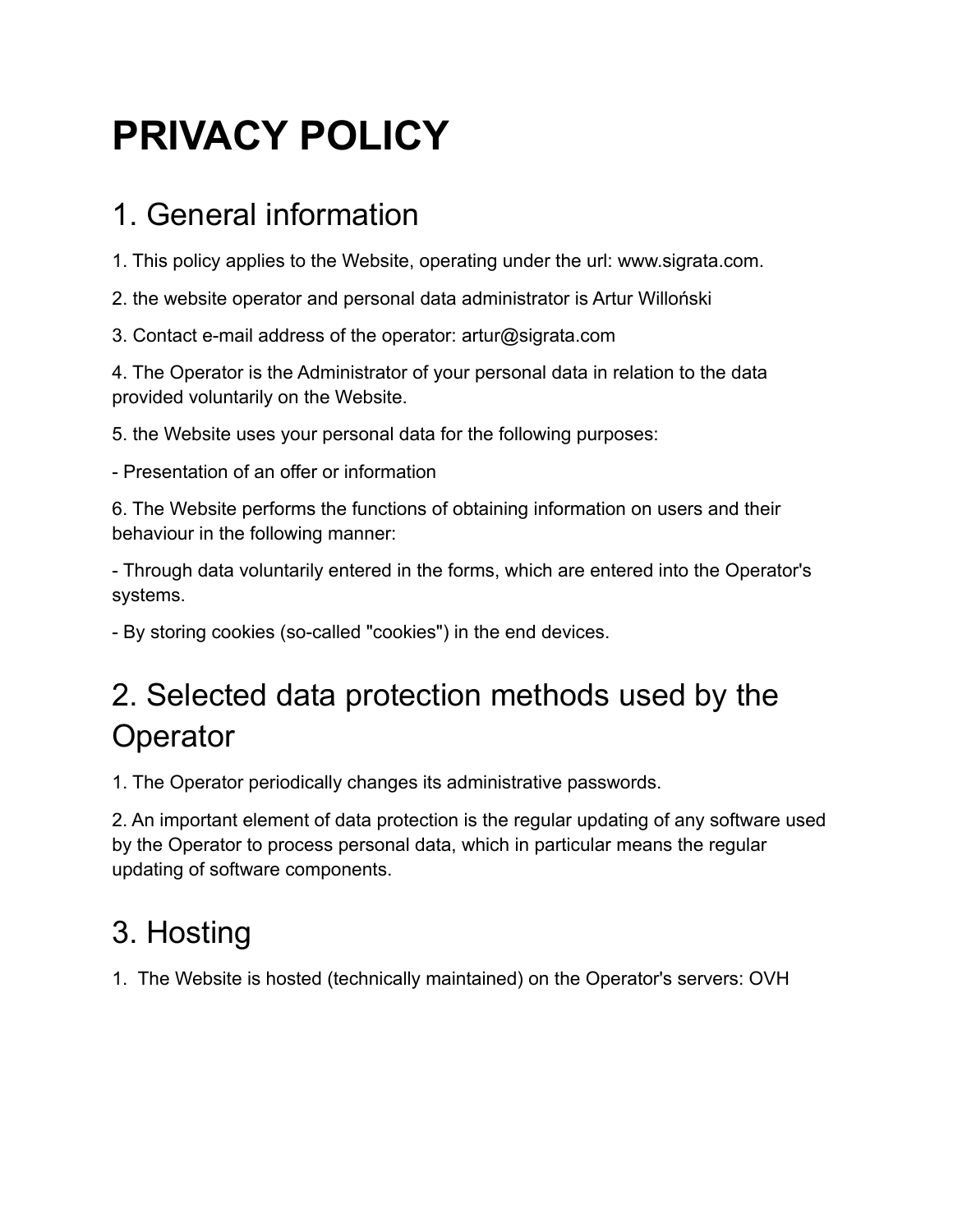# 4. Your rights and additional information on the use of data

1. In certain situations, the Administrator is entitled to transfer your personal data to other recipients if this is necessary for the performance of a contract concluded with you or for the fulfilment of obligations incumbent on the Administrator. This applies to such groups of recipients:

o persons authorised by us, employees and associates who need to have access to your personal data in order to perform their duties,

- hosting company,
- mailing companies,
- companies operating SMS messages,
- companies with which the Administrator cooperates in its own marketing,
- couriers,
- insurers,
- law firms and debt collectors,
- banks,
- payment operators,
- public authorities.

2. Your personal data will be processed by the Administrator for no longer than it is necessary for the performance of the related activities defined by separate regulations (e.g. accounting). With regard to added marketing, data will not be processed for longer than 3 years.

- 3. You have the right to request from the Administrator
- access to personal data concerning you,
- have them rectified,
- erasure,
- restriction of processing,
- and to data portability.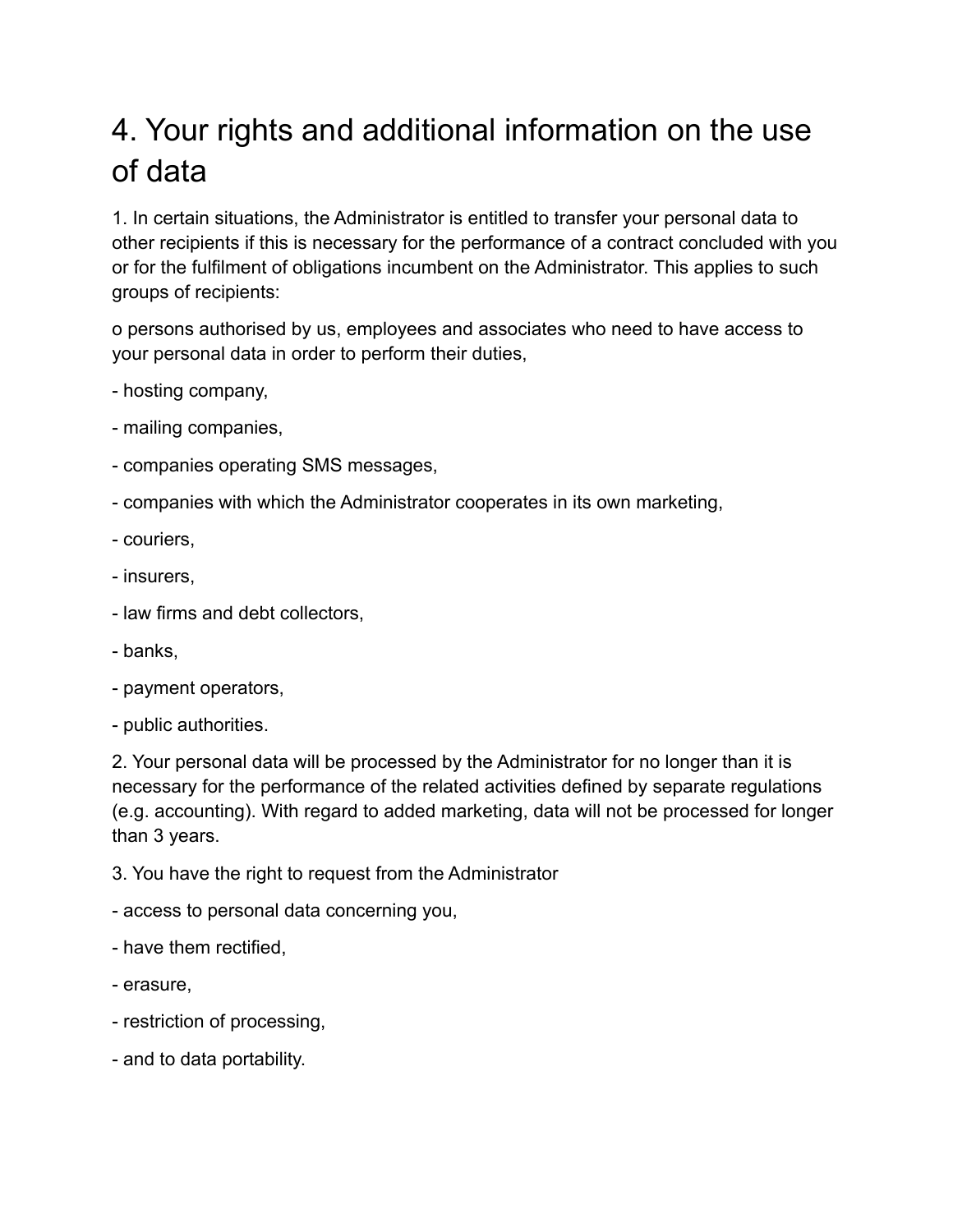4. You have the right to object, with regard to the processing indicated in point. 3.3 c) against the processing of personal data for the purposes of carrying out legitimate interests pursued by the Controller, including profiling, whereby the right to object shall not be exercisable where there are valid legitimate grounds for the processing overriding your interests, rights and freedoms, in particular the establishment, assertion or defence of claims.

5. The Administrator's actions may be complained about to the President of the Office for Personal Data Protection, 2 Stawki Street, 00-193 Warsaw.

6. Providing personal data is voluntary, but necessary to operate the Service.

7. In relation to you may be taken actions involving automated decision-making, including profiling in order to provide services under the concluded agreement and in order to conduct direct marketing by the Administrator.

8. Personal data is not transferred from third countries within the meaning of data protection legislation. This means that we do not send them outside the European Union.

### 5. Information in the forms

1. The Service collects information provided voluntarily by the user, including personal data if provided.

2. The site may record information about connection parameters (time stamp, IP address).

3. The site may, in certain cases, save information to help relate the data in the form to the e-mail address of the user completing the form. In such a case the user's e-mail address will appear inside the url of the page containing the form. 4.

4. The data provided in the form are processed for the purpose resulting from the function of a particular form, e.g. to complete the process of service request or business contact, service registration, etc. Each time the context and description of the form clearly indicates what it is used for.

# 6. Administrator logs

1. Information about users' behavior on the site may be subject to logging. This data is used to administer the service.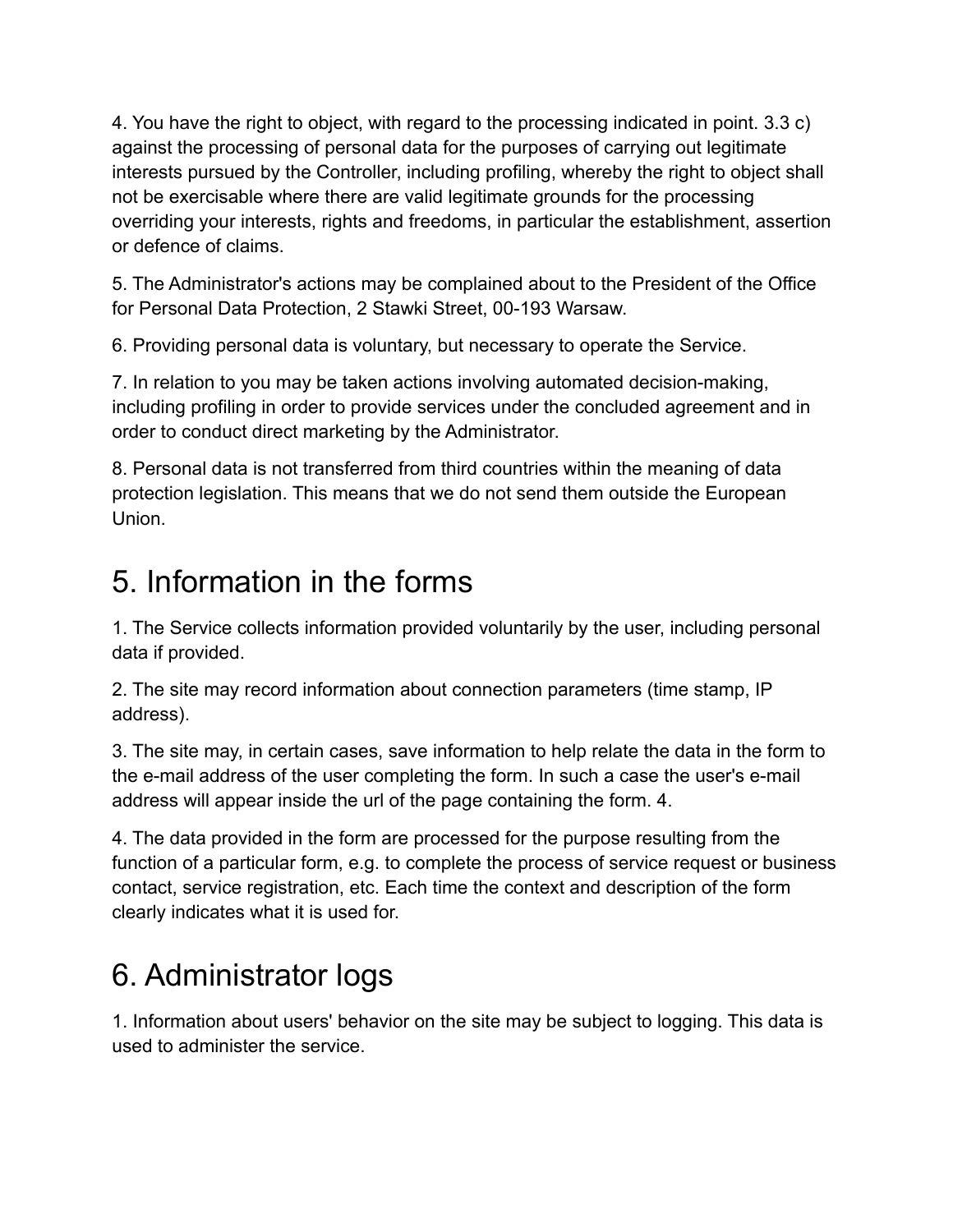# 7. Relevant marketing techniques

1. The Operator uses statistical analysis of site traffic via Google Analytics (Google Inc., based in the USA). The operator does not transmit personal data to the operator of this service, only anonymised information. The service is based on the use of cookies on the user's terminal device. With regard to the information on user preferences collected by the Google advertising network, the user can view and edit the information resulting from the cookies using the following tool: https://www.google.com/ads/preferences/.

## 8. Information on cookies

1. The website uses cookies.

2. Cookies (so-called "cookies") are computer data, in particular text files, which are stored in the terminal equipment of the Service User and are designed to use the websites of the Service. Cookies usually contain the name of the website from which they come, the time of storing them on the terminal equipment and a unique number.

3. Third Entity placing on the terminal equipment of the Service User cookies and access to them is the Service operator.

4. Cookies are used for the following purposes:

5. maintaining a session of Service User (after logging in), thanks to which a user does not have to re-enter login and password on each subpage of the Service;

6. performance of the purposes specified above under "Essential marketing techniques";

7. There are two main types of cookies used within the Service: "session" (session cookies) and "permanent" (persistent cookies). Session" cookies are temporary files that are stored in the final device of the User until logging off, leaving the website or switching off the software (web browser). "Permanent" cookies are stored in the User's terminal equipment for the time specified in the parameters of cookies or until they are deleted by the User.

8. Web browsing software (Internet browser) usually allows the storage of cookies in the terminal equipment of the User by default. Users of the Website may change their settings in this regard. The Internet browser makes it possible to delete cookies. It is also possible to block cookies automatically. Detailed information on this subject can be found in the help or documentation of the Internet browser.

9. Restrictions on the use of cookies may affect some of the functionality available on the Website.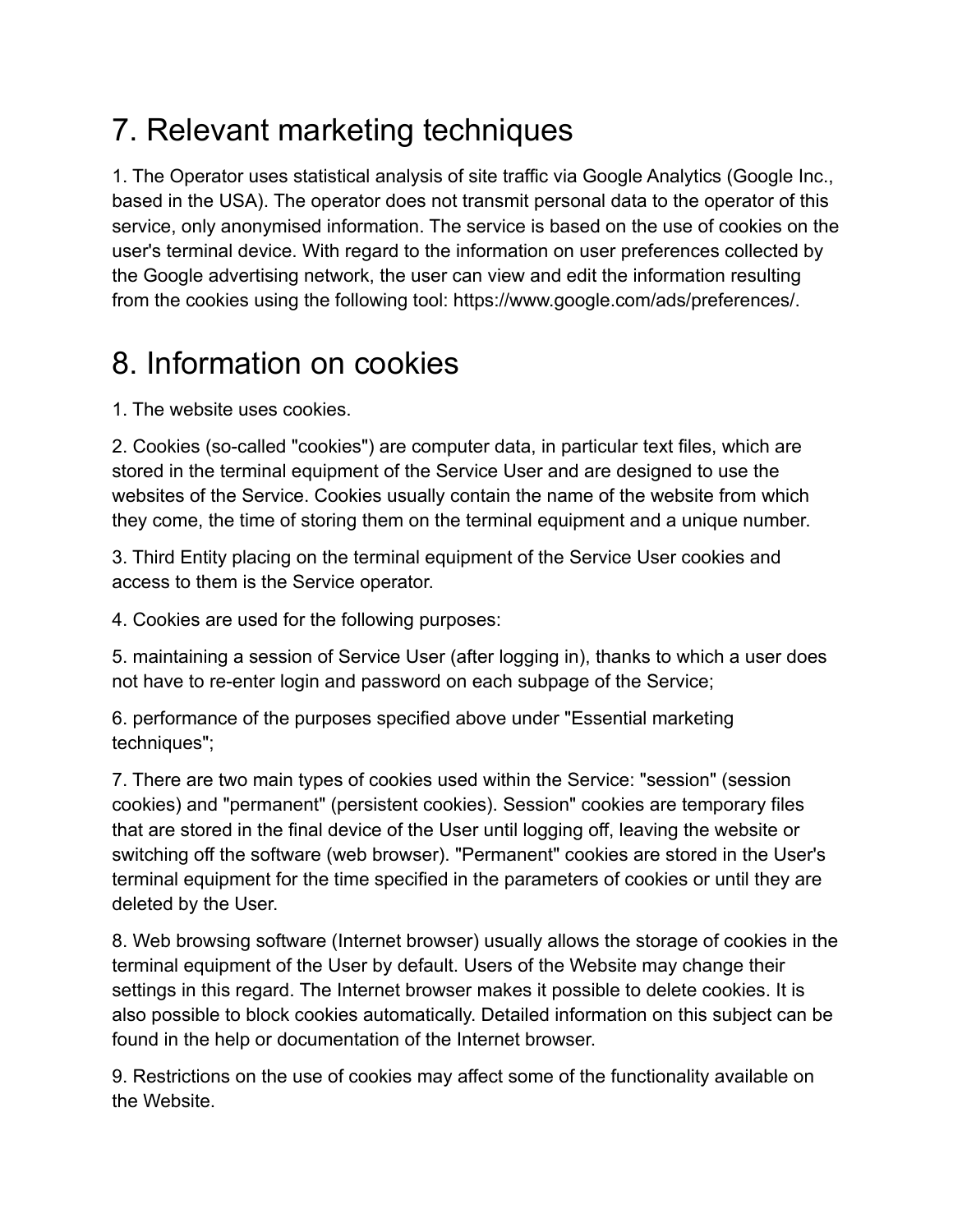10. Cookies placed in the final device of Service User can also be used by entities cooperating with the operator of Service, in particular this concerns companies: Google (Google Inc. based in the USA), Facebook (Facebook Inc. based in the USA), Twitter (Twitter Inc. based in the USA).

# 9. management of cookies - how to give and withdraw consent in practice

1. If you do not wish to receive cookies, you can change your browser settings. We stipulate that disabling cookies necessary for authentication processes, security, and maintaining user preferences may hinder, and in extreme cases make it impossible to use the websites.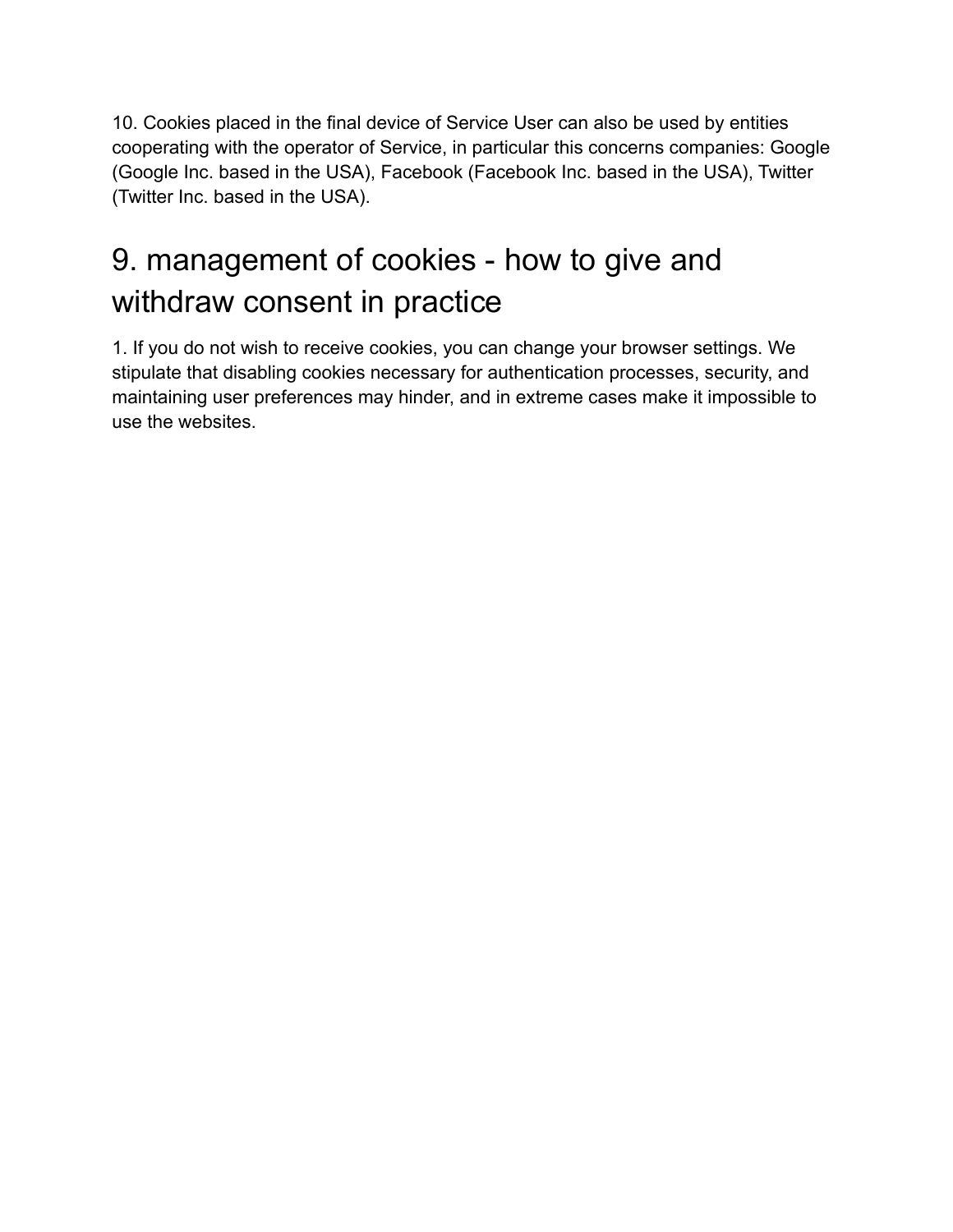# **TERMS & CONDITIONS**

### AGREEMENT TO TERMS

These Terms of Use constitute a legally binding agreement made between you, whether personally or on behalf of an entity ("you") and Sigrata Ltd, concerning your access to and use of the "http://www.sigrata.com" website as well as any other media form, media channel, mobile website or mobile application related, linked, or otherwise connected thereto (collectively, the "Site").

The Site provides an online marketplace for the following goods, products, and/or services: Software for IoT implementations on a stage of the prototype (10 licenses); proof of concept (100 licenses); production (more than 100 licenses).(the "Marketplace Offerings").

In order to help make the Site a secure environment for the purchase and sale of Marketplace Offerings, all users are required to accept and comply with these Terms of Use You agree that by accessing the Site and/or the Marketplace Offerings, you have read, understood, and agree to be bound by all of these Terms of Use. IF YOU DO NOT AGREE WITH ALL OF THESE TERMS OF USE, THEN YOU ARE EXPRESSLY PROHIBITED FROM USING THE SITE AND/OR THE MARKETPLACE OFFERINGS AND YOU MUST DISCONTINUE USE IMMEDIATELY.

Supplemental terms and conditions or documents that may be posted on the Site from time to time are hereby expressly incorporated herein by reference. We reserve the right, in our sole discretion, to make changes or modifications to these Terms of Use at any time and for any reason. We will alert you about any changes by updating the "Last updated" date of these Terms of Use, and you waive any right to receive specific notice of each such change. Please ensure that you check the applicable Terms every time you use our Site so that you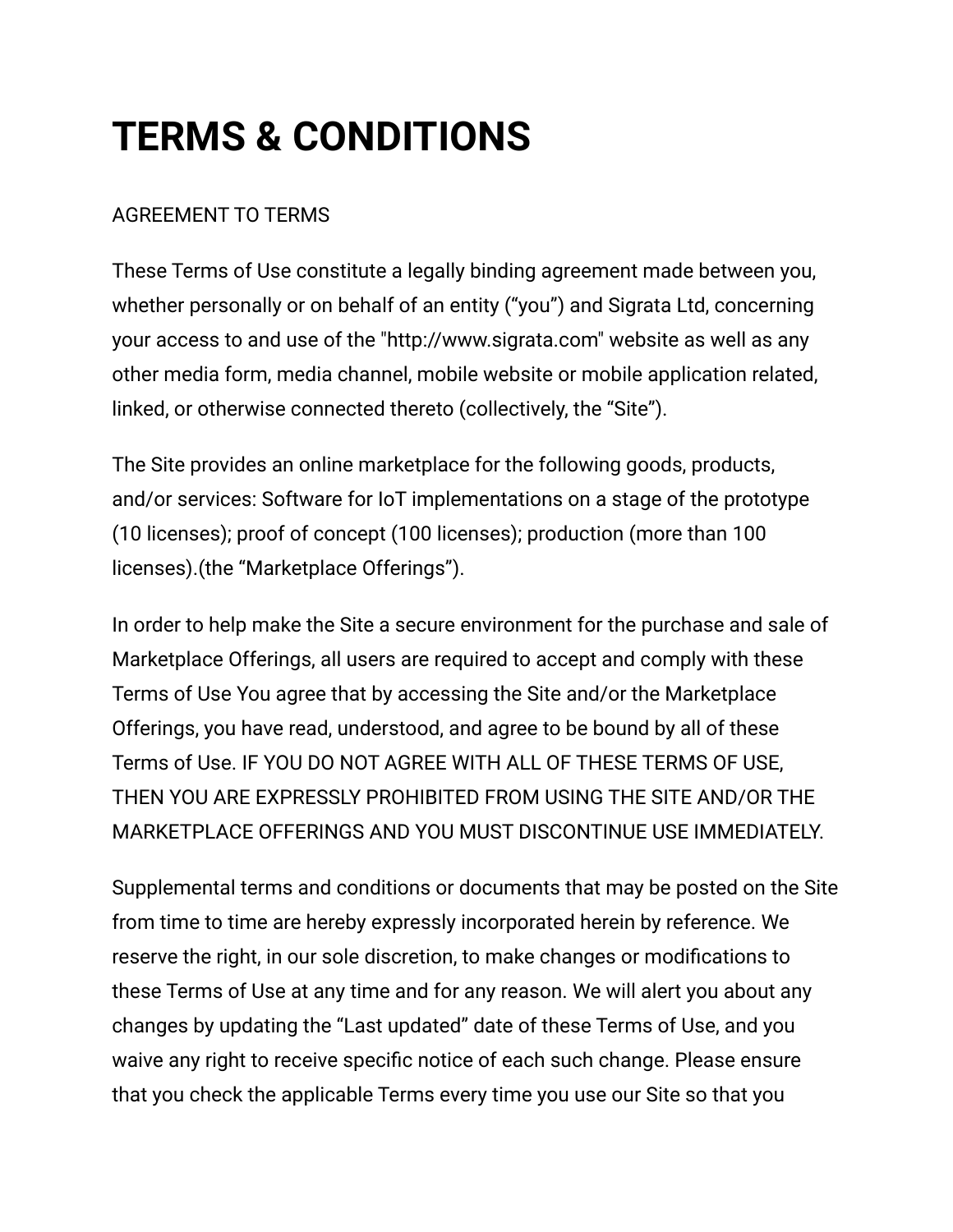understand which Terms apply. You will be subject to, and will be deemed to have been made aware of and to have accepted, the changes in any revised Terms of Use by your continued use of the Site after the date such revised Terms of Use are posted.

The information provided on the Site is not intended for distribution to or use by any person or entity in any jurisdiction or country where such distribution or use would be contrary to law or regulation or which would subject us to any registration requirement within such jurisdiction or country. Accordingly, those persons who choose to access the Site from other locations do so on their own initiative and are solely responsible for compliance with local laws, if and to the extent local laws are applicable.

The Site is not tailored to comply with industry-specific regulations (Health Insurance Portability and Accountability Act (HIPAA), Federal Information Security Management Act (FISMA), etc.), so if your interactions would be subjected to such laws, you may not use this Site. You may not use the Site in a way that would violate the Gramm-Leach-Bliley Act (GLBA).

All users who are minors in the jurisdiction in which they reside (generally under the age of 18) must have the permission of, and be directly supervised by, their parent or guardian to use the Site. If you are a minor, you must have your parent or guardian read and agree to these Terms of Use prior to you using the Site.

### INTELLECTUAL PROPERTY RIGHTS

Unless otherwise indicated, the Site and the Marketplace Offerings are our proprietary property and all source code, databases, functionality, software, website designs, audio, video, text, photographs, and graphics on the Site (collectively, the "Content") and the trademarks, service marks, and logos contained therein (the "Marks") are owned or controlled by us or licensed to us,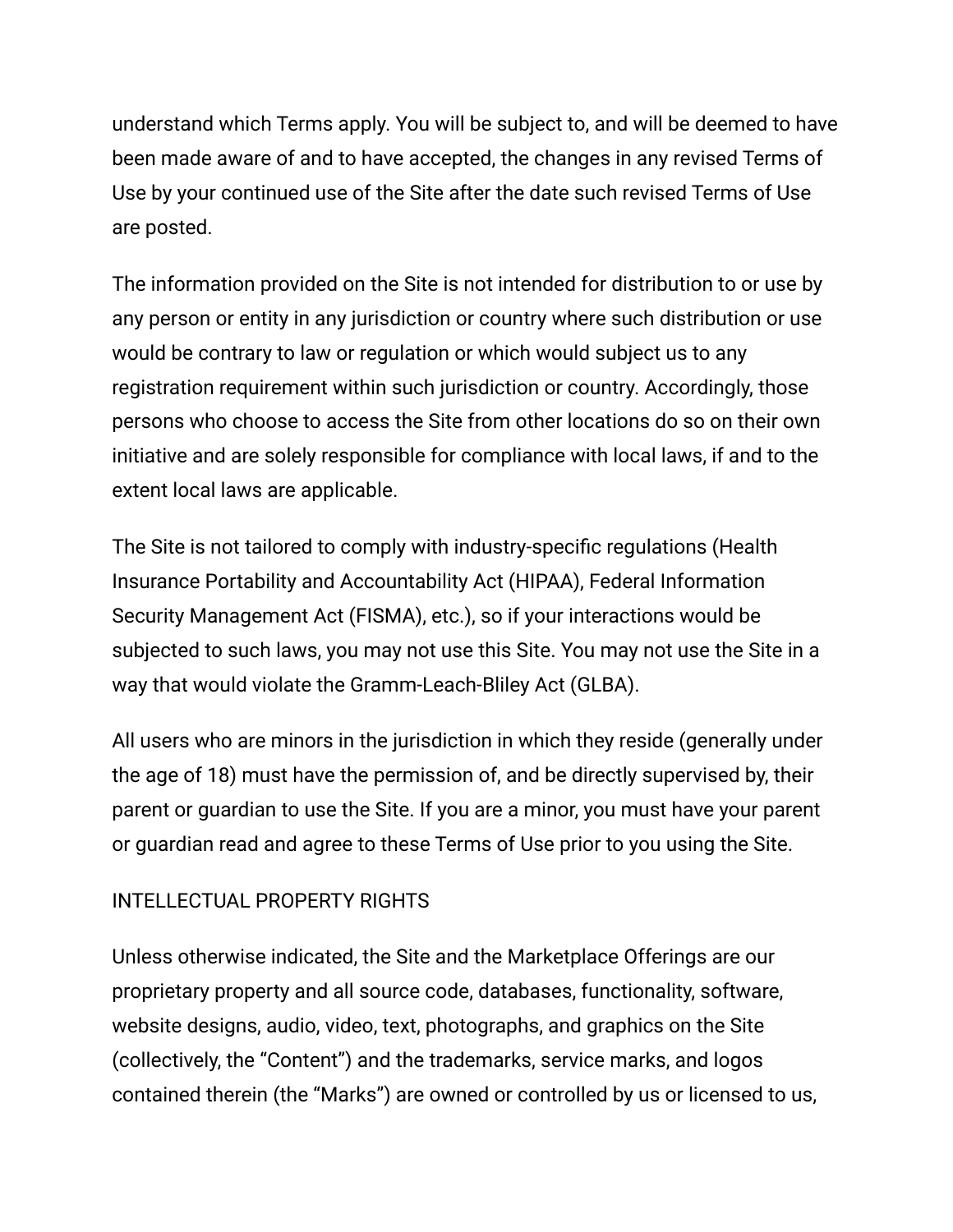and are protected by copyright and trademark laws and various other intellectual property rights and unfair competition laws of the United States, international copyright laws, and international conventions. The Content and the Marks are provided on the Site "AS IS" for your information and personal use only. Except as expressly provided in these Terms of Use, no part of the Site or the Marketplace Offerings and no Content or Marks may be copied, reproduced, aggregated, republished, uploaded, posted, publicly displayed, encoded, translated, transmitted, distributed, sold, licensed, or otherwise exploited for any commercial purpose whatsoever, without our express prior written permission.

Provided that you are eligible to use the Site, you are granted a limited license to access and use the Site and to download or print a copy of any portion of the Content to which you have properly gained access solely for your personal, non-commercial use. We reserve all rights not expressly granted to you in and to the Site, the Content and the Marks.

#### USER REPRESENTATIONS

All registration information you submit will be true, accurate, current, and complete; you will maintain the accuracy of such information and promptly update such registration information as necessary; you have the legal capacity and you agree to comply with these Terms of Use; you are not a minor in the jurisdiction in which you reside, or if a minor, you have received parental permission to use the Site you will not access the Site or the Marketplace Offerings through automated or non-human means, whether through a bot, script or otherwise; you will not use the Site for any illegal or unauthorized purpose; and your use of the Site or the Marketplace Offerings will not violate any applicable law or regulation.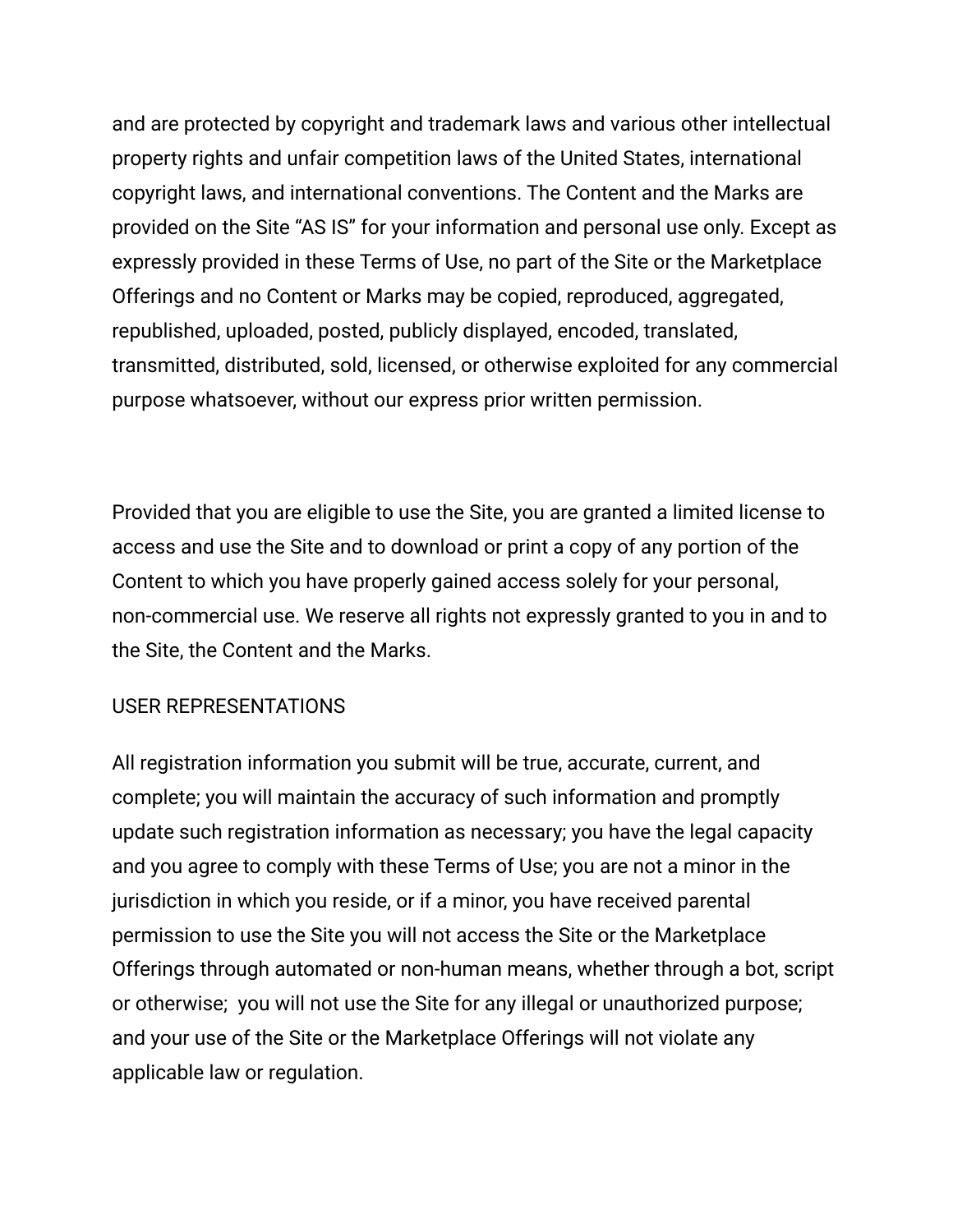If you provide any information that is untrue, inaccurate, not current, or incomplete, we have the right to suspend or terminate your account and refuse any and all current or future use of the Site (or any portion thereof).

You may not use the Site or the Marketplace Offerings for any illegal or unauthorized purpose nor may you, in the use of Marketplace Offerings, violate any laws. Among unauthorized Marketplace Offerings are the following: intoxicants of any sort; illegal drugs or other illegal products; alcoholic beverages; games of chance; and pornography or graphic adult content, images, or other adult products. Postings of any unauthorized products or content may result in immediate termination of your account and a lifetime ban from use of the Site.

We are a service provider and make no representations as to the safety, effectiveness, adequacy, accuracy, availability, prices, ratings, reviews, or legality of any of the information contained on the Site or the Marketplace Offerings displayed or offered through the Site. You understand and agree that the content of the Site does not contain or constitute representations to be reasonably relied upon, and you agree to hold us harmless from any errors, omissions, or misrepresentations contained within the Site's content. We do not endorse or recommend any Marketplace Offerings and the Site is provided for informational and advertising purposes only.

#### USER REGISTRATION

You may be required to register with the Site in order to access the Marketplace Offerings. You agree to keep your password confidential and will be responsible for all use of your account and password. We reserve the right to remove, reclaim, or change a username you select if we determine, in our sole discretion, that such username is inappropriate, obscene, or otherwise objectionable.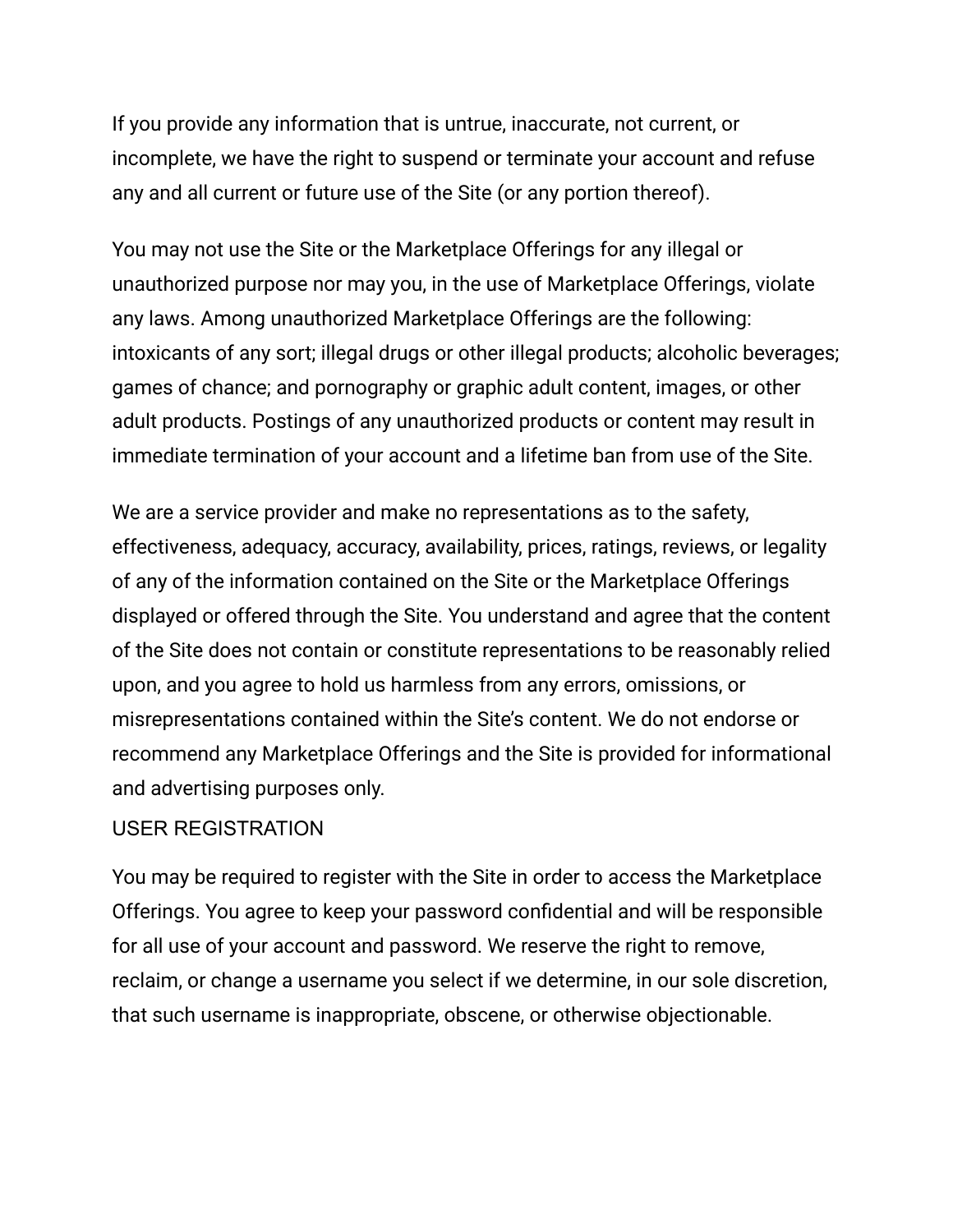#### MARKETPLACE OFFERINGS

All Marketplace Offerings are subject to availability, and we cannot guarantee that Marketplace Offerings will be in stock. Certain Marketplace Offerings may be available exclusively online through the Site. Such Marketplace Offerings may have limited quantities and are subject to return or exchange only according to our Return Policy.

We reserve the right to limit the quantities of the Marketplace Offerings offered or available on the Site. All descriptions or pricing of the Marketplace Offerings are subject to change at any time without notice, at our sole discretion. We reserve the right to discontinue any Marketplace Offerings at any time for any reason. We do not warrant that the quality of any of the Marketplace Offerings purchased by you will meet your expectations or that any errors in the Site will be corrected.

#### PURCHASES AND PAYMENT

We accept the following forms of payment: Mastercard, Paypal, Mango.

You agree to provide current, complete, and accurate purchase and account information for all purchases of the Marketplace Offerings made via the Site. You further agree to promptly update account and payment information, including email address, payment method, and payment card expiration date, so that we can complete your transactions and contact you as needed. Sales tax will be added to the price of purchases as deemed required by us. We may change prices at any time. All payments shall be in

You agree to pay all charges at the prices then in effect for your purchases and any applicable shipping fees, and you authorize us to charge your chosen payment provider for any such amounts upon placing your order.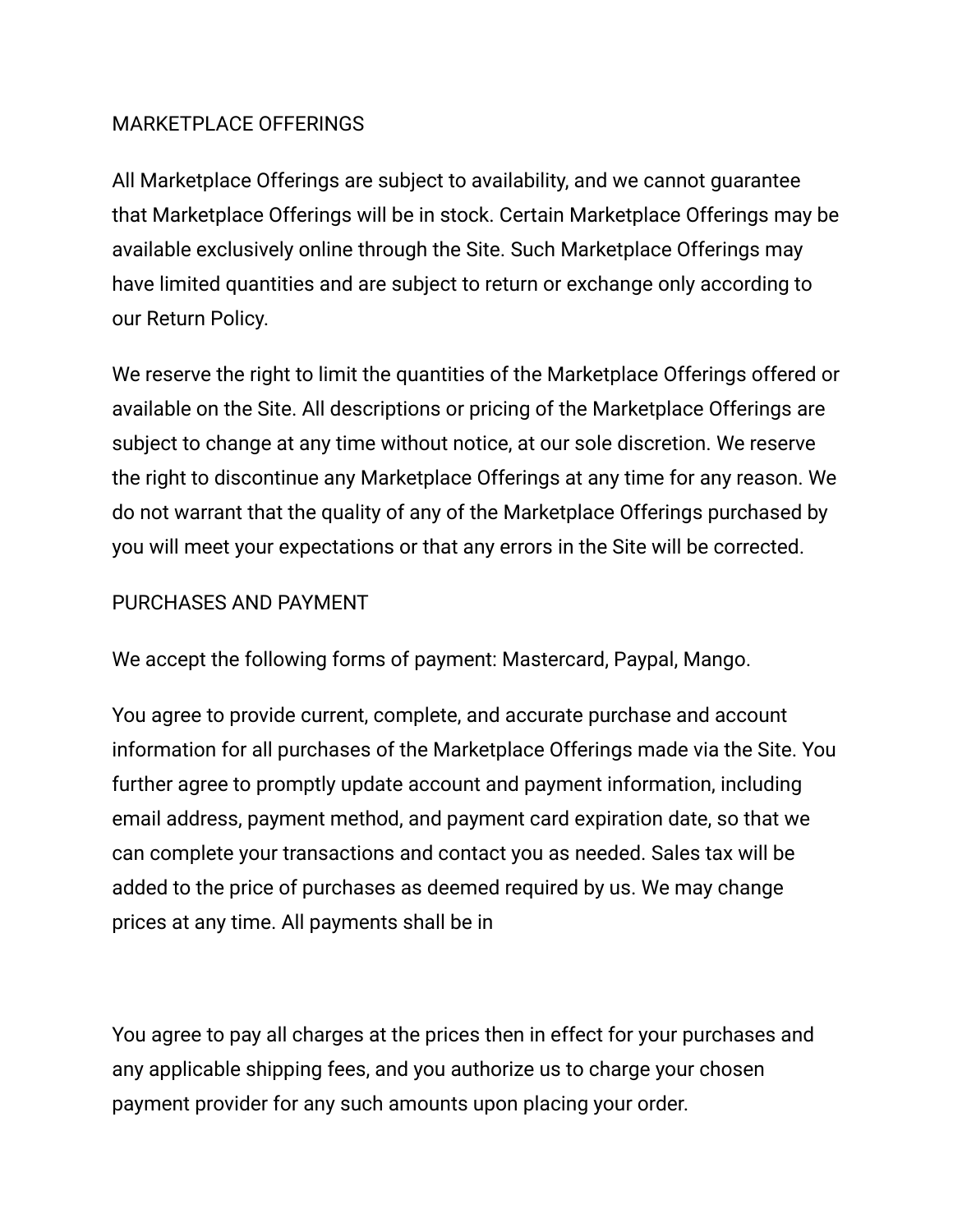We reserve the right to correct any errors or mistakes in pricing, even if we have already requested or received payment.

We reserve the right to refuse any order placed through the Site. We may, in our sole discretion, limit or cancel quantities purchased per person, per household, or per order. These restrictions may include orders placed by or under the same customer account, the same payment method, and/or orders that use the same billing or shipping address. We reserve the right to limit or prohibit orders that, in our sole judgment, appear to be placed by dealers, resellers, or distributors.

#### REFUNDS POLICY

All sales are final and no refund will be issued.

#### PROHIBITED ACTIVITIES

You may not access or use the Site for any purpose other than that for which we make the Site available. The Site may not be used in connection with any commercial endeavors except those that are specifically endorsed or approved by us. Systematically retrieve data or other content from the Site to create or compile, directly or indirectly, a collection, compilation, database, or directory without written permission from us. Trick, defraud, or mislead us and other users, especially in any attempt to learn sensitive account information such as user passwords. Circumvent, disable, or otherwise interfere with security-related features of the Site, including features that prevent or restrict the use or copying of any Content or enforce limitations on the use of the Site and/or the Content contained therein. Disparage, tarnish, or otherwise harm, in our opinion, us and/or the Site. Use any information obtained from the Site in order to harass, abuse, or harm another person.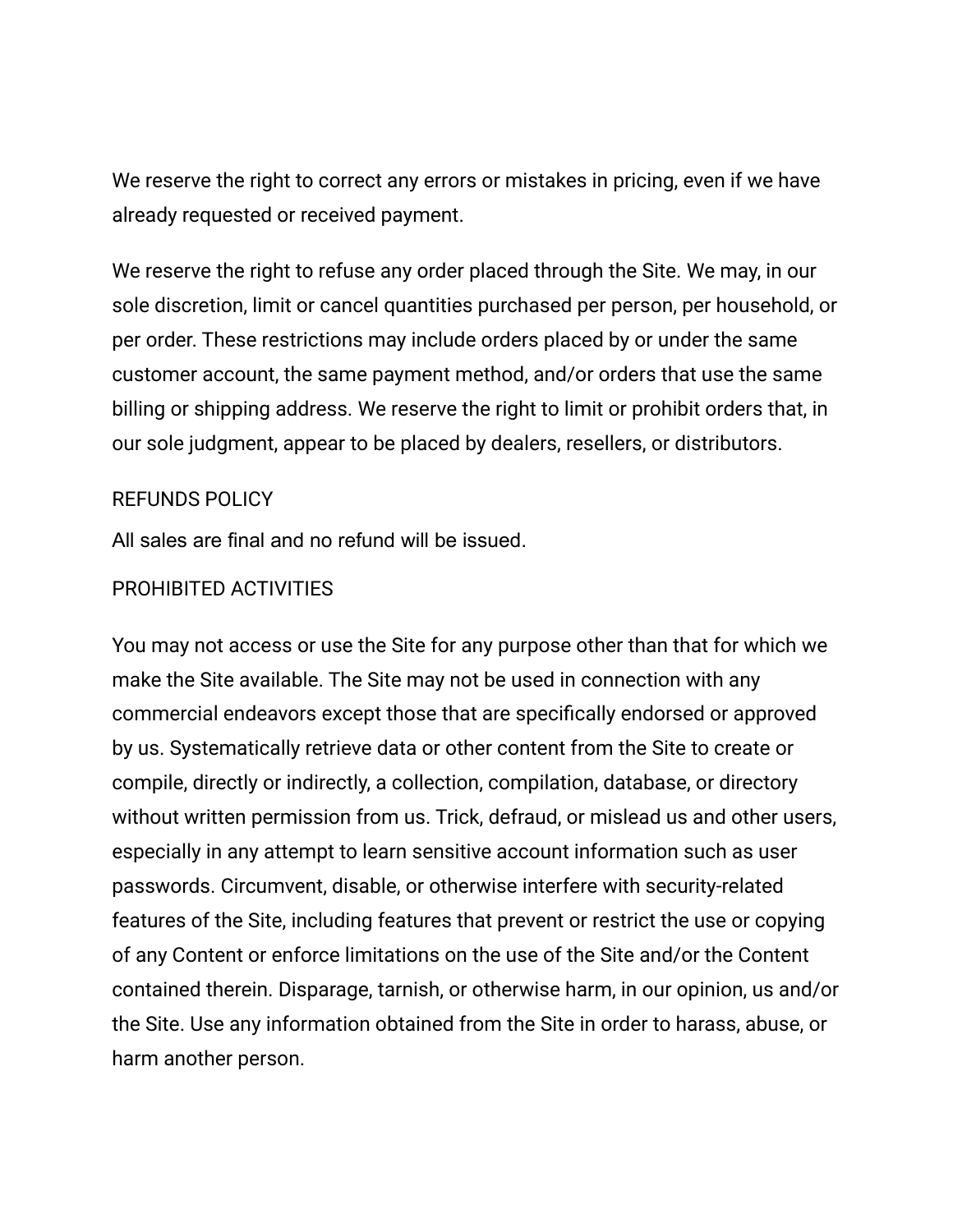Make improper use of our support services or submit false reports of abuse or misconduct. Engage in any automated use of the system, such as using scripts to send comments or messages, or using any data mining, robots, or similar data gathering and extraction tools.Delete the copyright or other proprietary rights notice from any Content. Attempt to impersonate another user or person or use the username of another user. Upload or transmit (or attempt to upload or to transmit) any material that acts as a passive or active information collection or transmission mechanism, including without limitation, clear graphics interchange formats ("gifs"), 1×1 pixels, web bugs, cookies, or other similar devices (sometimes referred to as "spyware" or "passive collection mechanisms" or "pcms").

Interfere with, disrupt, or create an undue burden on the Site or the networks or services connected to the Site. Attempt to bypass any measures of the Site designed to prevent or restrict access to the Site, or any portion of the Site.

Except as may be the result of standard search engine or Internet browser usage, use, launch, develop, or distribute any automated system, including without limitation, any spider, robot, cheat utility, scraper, or offline reader that accesses the Site, or using or launching any unauthorized script or other software.

Make any unauthorized use of the Marketplace Offerings, including collecting usernames and/or email addresses of users by electronic or other means for the purpose of sending unsolicited email, or creating user accounts by automated means or under false pretenses.Use the Marketplace Offerings as part of any effort to compete with us or otherwise use the Site and/or the Content for any revenue-generating endeavor or commercial enterprise.

#### USER GENERATED CONTRIBUTIONS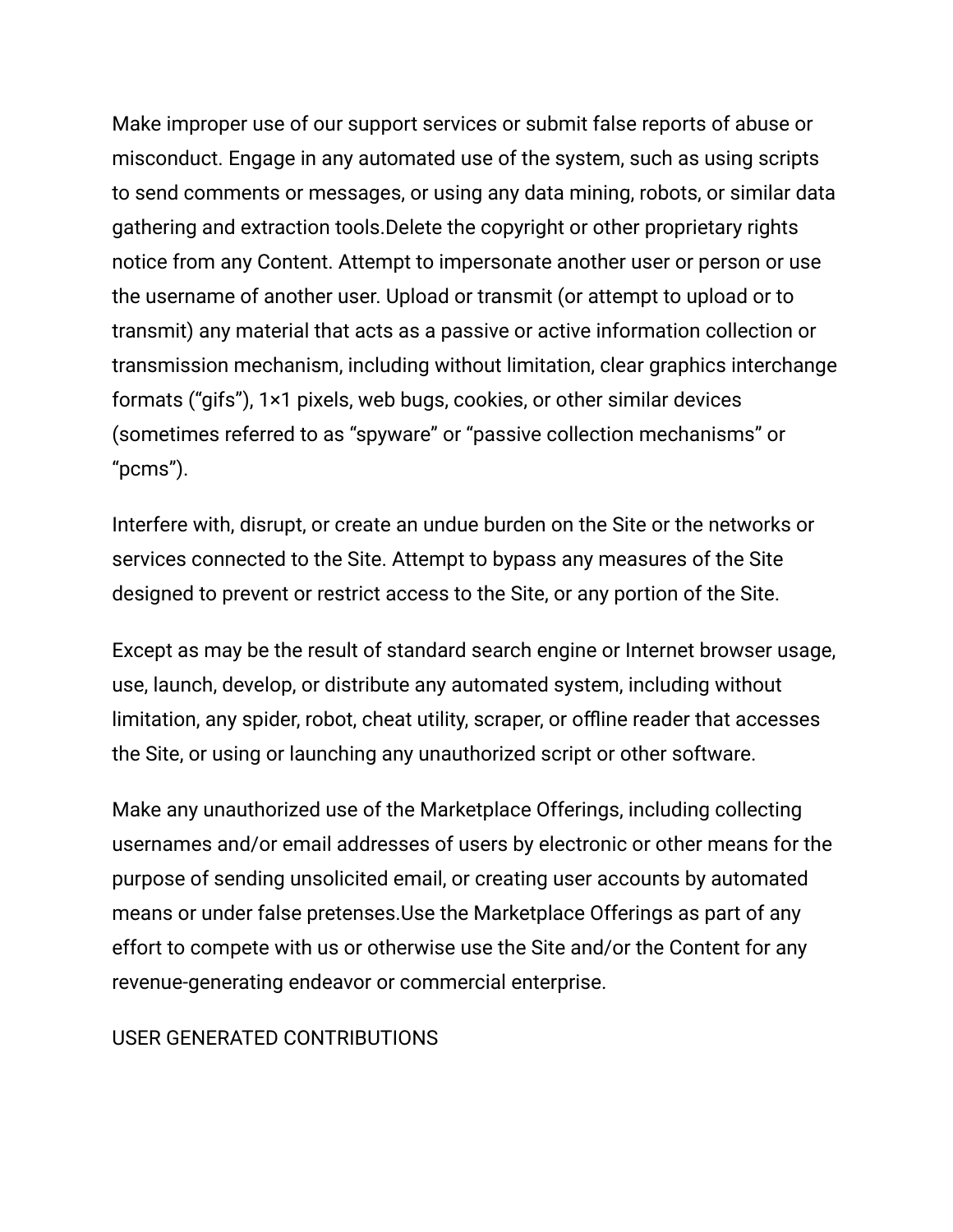The Site may invite you to chat, contribute to, or participate in blogs, message boards, online forums, and other functionality, and may provide you with the opportunity to create, submit, post, display, transmit, perform, publish, distribute, or broadcast content and materials to us or on the Site, including but not limited to text, writings, video, audio, photographs, graphics, comments, suggestions, or personal information or other material (collectively, "Contributions"). Contributions may be viewable by other users of the Site and the Marketplace Offerings and through third-party websites. As such, any Contributions you transmit may be treated as non-confidential and non-proprietary. When you create or make available any Contributions, you thereby represent and warrant that: The creation, distribution, transmission, public display, or performance, and the accessing, downloading, or copying of your Contributions do not and will not infringe the proprietary rights, including but not limited to the copyright, patent, trademark, trade secret, or moral rights of any third party. You are the creator and owner of or have the necessary licenses, rights, consents, releases, and permissions to use and to authorize us, the Site, and other users of the Site to use your Contributions in any manner contemplated by the Site and these Terms of Use. You have the written consent, release, and/or permission of each and every identifiable individual person in your Contributions to use the name or likeness of each and every such identifiable individual person to enable inclusion and use of your Contributions in any manner contemplated by the Site and these Terms of Use. Your Contributions are not false, inaccurate, or misleading. Your Contributions are not unsolicited or unauthorized advertising, promotional materials, pyramid schemes, chain letters, spam, mass mailings, or other forms of solicitation. Your Contributions are not obscene, lewd, lascivious, filthy, violent, harassing, libelous, slanderous, or otherwise objectionable (as determined by us). Your Contributions do not ridicule, mock, disparage, intimidate, or abuse anyone.<br>8. Your Contributions are not used to harass or threaten (in the legal sense of those terms) any other person and to promote violence against a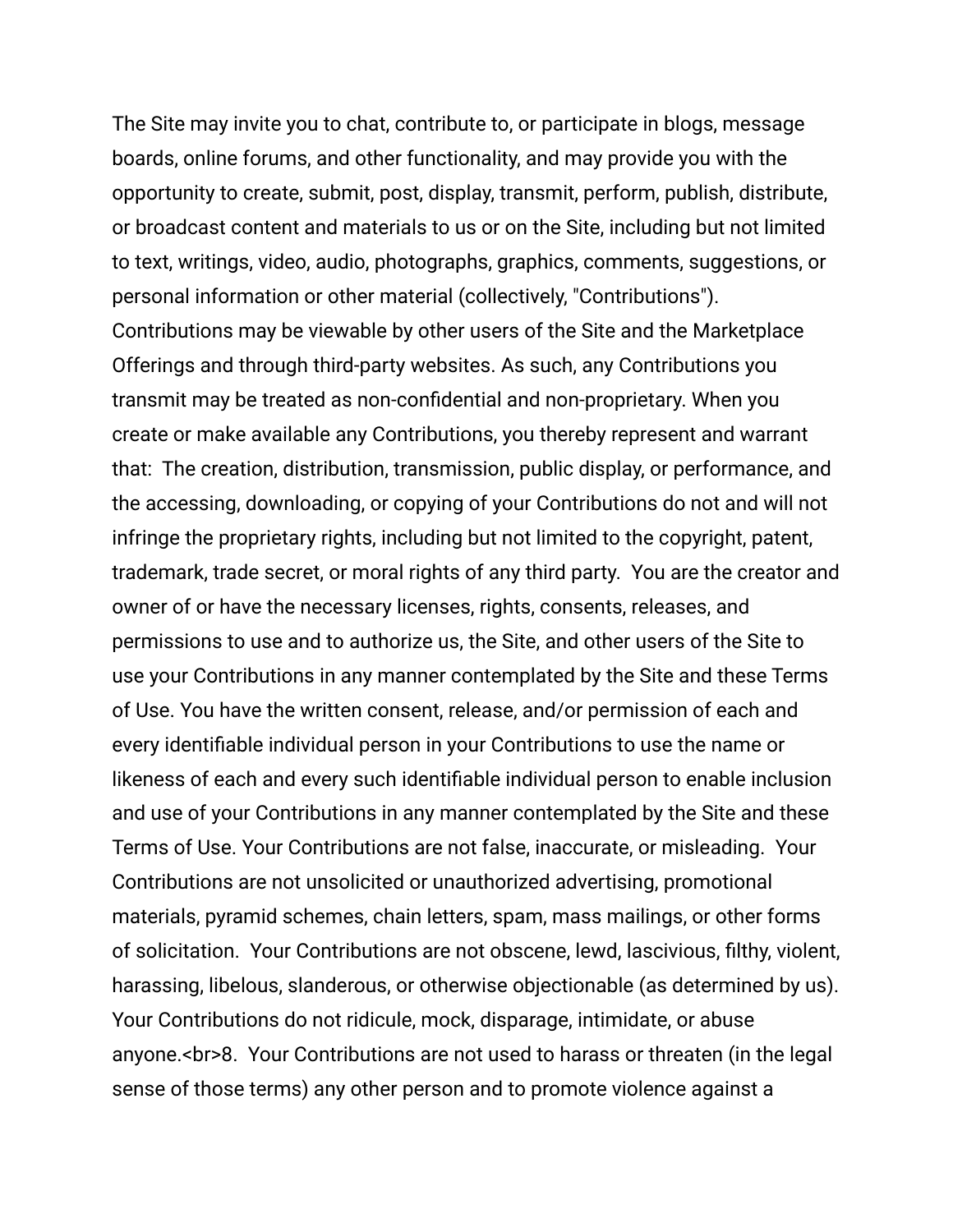specific person or class of people.<br>9. Your Contributions do not violate any applicable law, regulation, or rule.<br>10. Your Contributions do not violate the privacy or publicity rights of any third party.<br>11. Your Contributions do not violate any applicable law concerning child pornography, or otherwise intended to protect the health or well-being of minors.<br>12. Your Contributions do not include any offensive comments that are connected to race, national origin, gender, sexual preference, or physical handicap.<br>13. Your Contributions do not otherwise violate, or link to material that violates, any provision of these Terms of Use, or any applicable law or regulation.

Any use of the Site or the Marketplace Offerings in violation of the foregoing violates these Terms of Use and may result in, among other things, termination or suspension of your rights to use the Site and the Marketplace Offerings.

#### CONTRIBUTION LICENSE

By posting your Contributions to any part of the Site or making Contributions accessible to the Site by linking your account from the Site to any of your social networking, you automatically grant, and you represent and warrant that you have the right to grant, to us an unrestricted, unlimited, irrevocable, perpetual, non-exclusive, transferable, royalty-free, fully-paid, worldwide right, and license to host, use, copy, reproduce, disclose, sell, resell, publish, broadcast, retitle, archive, store, cache, publicly perform, publicly display, reformat, translate, transmit, excerpt (in whole or in part), and distribute such Contributions (including, without limitation, your image and voice) for any purpose, commercial, advertising, or otherwise, and to prepare derivative works of, or incorporate into other works, such Contributions, and grant and authorize sublicenses of the foregoing. The use and distribution may occur in any media formats and through any media channels. This license will apply to any form, media, or technology now known or hereafter developed, and includes our use of your name, company name, and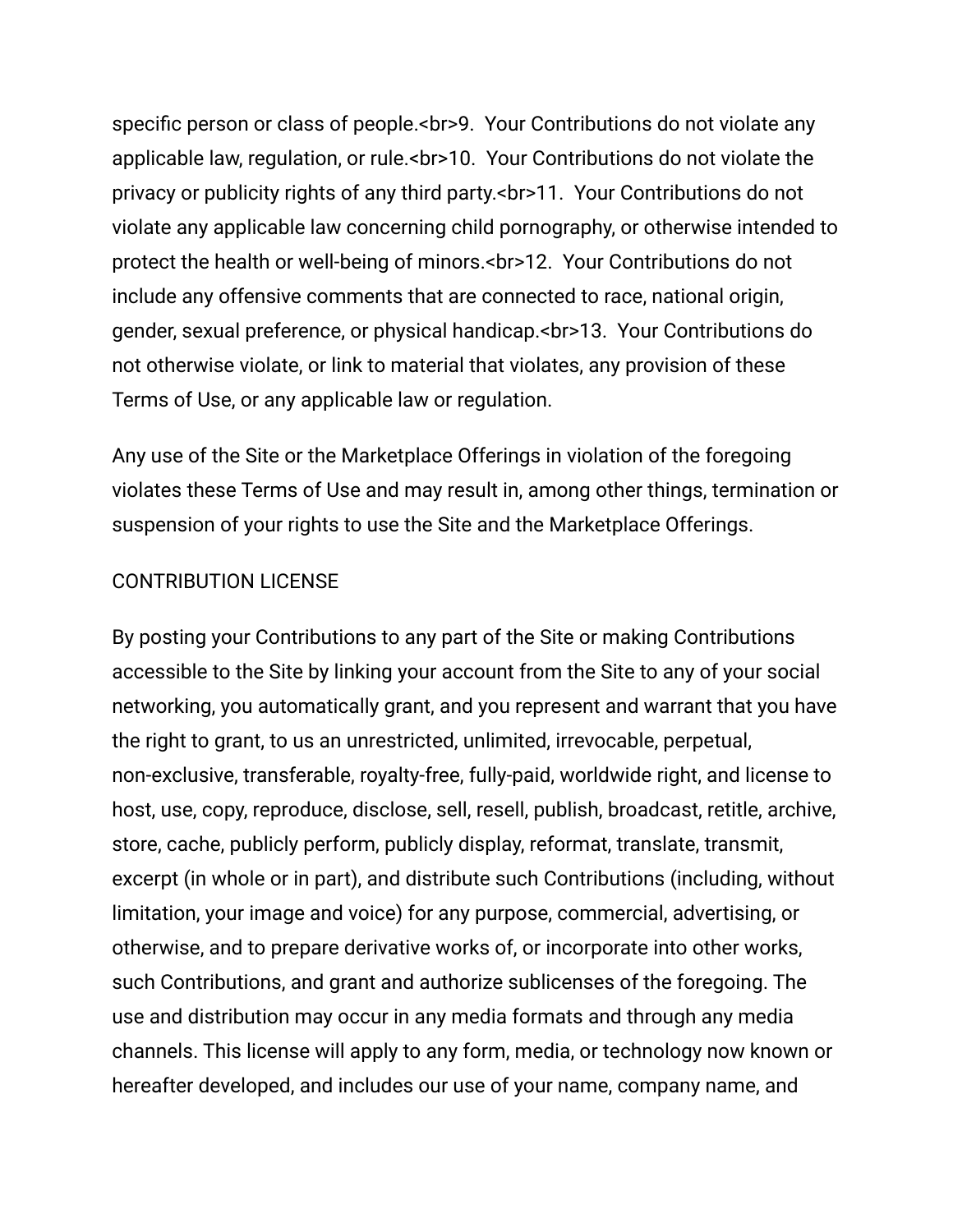franchise name, as applicable, and any of the trademarks, service marks, trade names, logos, and personal and commercial images you provide. You waive all moral rights in your Contributions, and you warrant that moral rights have not otherwise been asserted in your Contributions.

We do not assert any ownership over your Contributions. You retain full ownership of all of your Contributions and any intellectual property rights or other proprietary rights associated with your Contributions. We are not liable for any statements or representations in your Contributions provided by you in any area on the Site. You are solely responsible for your Contributions to the Site and you expressly agree to exonerate us from any and all responsibility and to refrain from any legal action against us regarding your Contributions.

We have the right, in our sole and absolute discretion, (1) to edit, redact, or otherwise change any Contributions; (2) to re-categorize any Contributions to place them in more appropriate locations on the Site; and (3) to pre-screen or delete any Contributions at any time and for any reason, without notice. We have no obligation to monitor your Contributions.

### SOCIAL MEDIA

As part of the functionality of the Site, you may link your account with online accounts you have with third-party service providers (each such account, a "Third-Party Account") by either: (1) providing your Third-Party Account login information through the Site; or (2) allowing us to access your Account, as is permitted under the applicable terms and conditions that govern your use of each Account. You represent and warrant that you are entitled to disclose your Third-PartyAccount login information to us and/or grant us access to your Account, without breach by you of any of the terms and conditions that govern your use of the applicable Account, and without obligating us to pay any fees or making us subject to any usage limitations imposed by the third-party service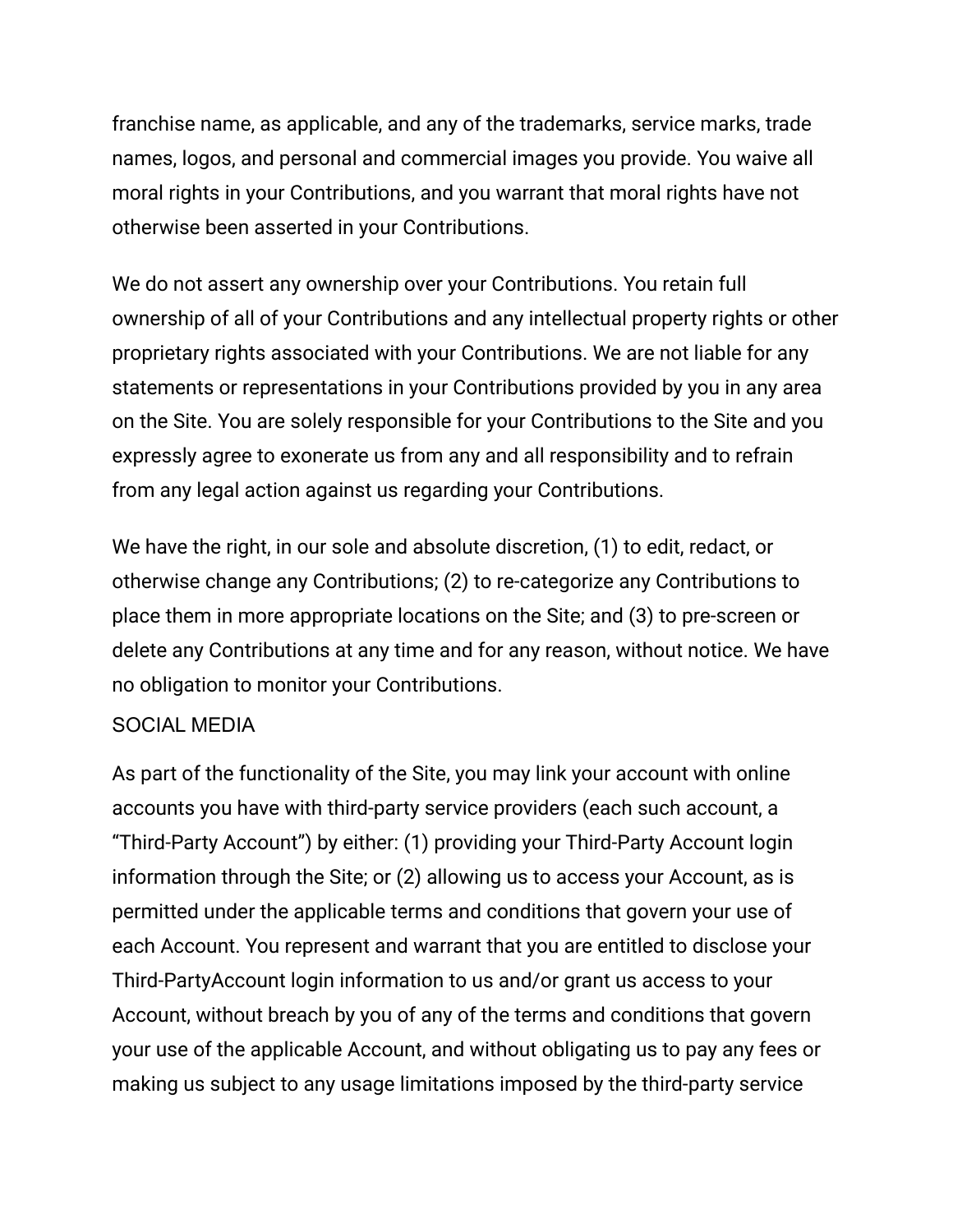provider of the Account. By granting us access to any Accounts, you understand that (1) we may access, make available, and store (if applicable) any content that you have provided to and stored in your Account (the "Social Network Content") so that it is available on and through the Site via your account, including without limitation any friend lists and (2) we may submit to and receive from your Account additional information to the extent you are notified when you link your account with the Account. Depending on the Accounts you choose and subject to the privacy settings that you have set in such Accounts, personally identifiable information that you post to your Accounts may be available on and through your account on the Site. Please note that if a Account or associated service becomes unavailable or our access to such Account is terminated by the third-party service provider, then Social Network Content may no longer be available on and through the Site. You will have the ability to disable the connection between your account on the Site and your Third-Party Accounts at any time. PLEASE NOTE THAT YOUR RELATIONSHIP WITH THE THIRD-PARTY SERVICE PROVIDERS ASSOCIATED WITH YOUR THIRD-PARTY ACCOUNTS IS GOVERNED SOLELY BY YOUR AGREEMENT(S) WITH SUCH THIRD-PARTY SERVICE PROVIDERS. We make no effort to review any Social Network Content for any purpose, including but not limited to, for accuracy, legality, or non-infringement, and we are not responsible for any Social Network Content. You acknowledge and agree that we may access your email address book associated with a Account and your contacts list stored on your mobile device or tablet computer solely for purposes of identifying and informing you of those contacts who have also registered to use the Site. You can deactivate the connection between the Site and your Account by contacting us using the contact information below or through your account settings (if applicable). We will attempt to delete any information stored on our servers that was obtained through such Account, except the username and profile picture that become associated with your account.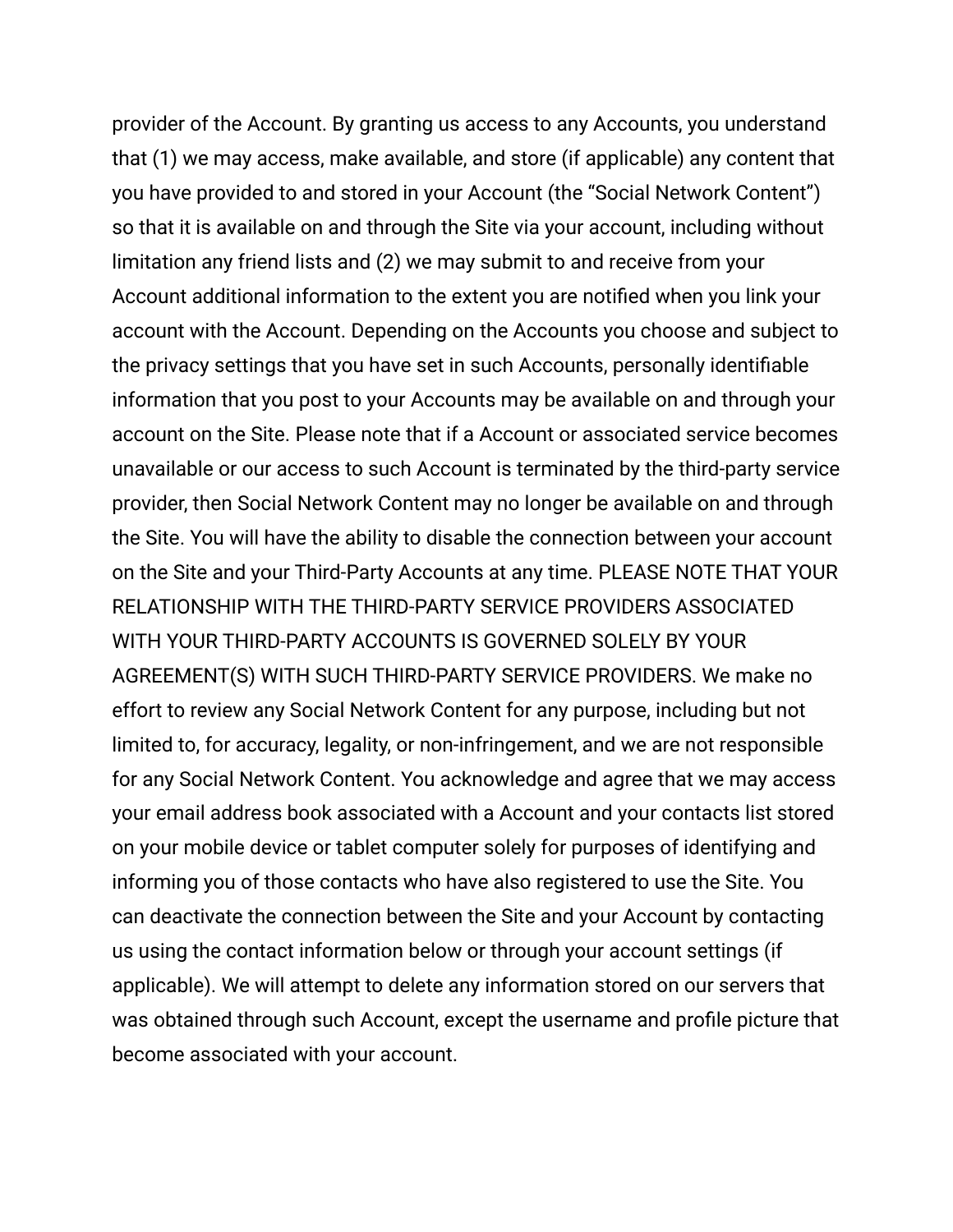#### **SUBMISSIONS**

You acknowledge and agree that any questions, comments, suggestions, ideas, feedback, or other information regarding the Site or the Marketplace Offerings ("Submissions") provided by you to us are non-confidential and shall become our sole property. We shall own exclusive rights, including all intellectual property rights, and shall be entitled to the unrestricted use and dissemination of these Submissions for any lawful purpose, commercial or otherwise, without acknowledgment or compensation to you. You hereby waive all moral rights to any such Submissions, and you hereby warrant that any such Submissions are original with you or that you have the right to submit such Submissions. You agree there shall be no recourse against us for any alleged or actual infringement or misappropriation of any proprietary right in your Submissions.

#### THIRD-PARTY WEBSITES AND CONTENT

The Site may contain (or you may be sent via the Site or the Marketplace Offerings) links to other websites ("Websites") as well as articles, photographs, text, graphics, pictures, designs, music, sound, video, information, applications, software, and other content or items belonging to or originating from third parties ("Third-Party Content"). Such Websites and Content are not investigated, monitored, or checked for accuracy, appropriateness, or completeness by us, and we are not responsible for any Third Party Websites accessed through the Site or any Content posted on, available through, or installed from the Site, including the content, accuracy, offensiveness, opinions, reliability, privacy practices, or other policies of or contained in the Websites or the Content. Inclusion of, linking to, or permitting the use or installation of any Websites or any Content does not imply approval or endorsement thereof by us. If you decide to leave the Site and access the Websites or to use or install any Content, you do so at your own risk, and you should be aware these Terms of Use no longer govern. You should review the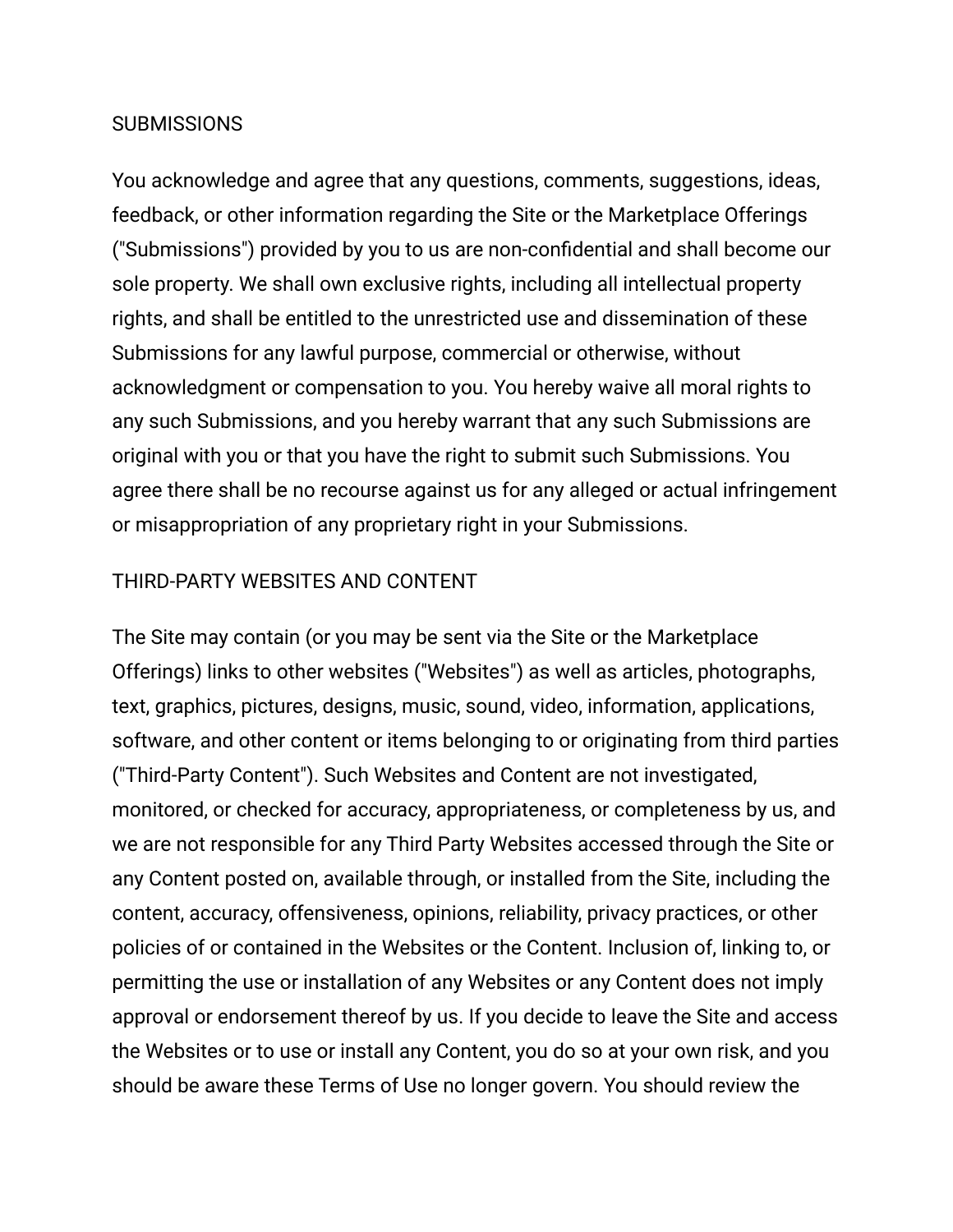applicable terms and policies, including privacy and data gathering practices, of any website to which you navigate from the Site or relating to any applications you use or install from the Site. Any purchases you make through Websites will be through other websites and from other companies, and we take no responsibility whatsoever in relation to such purchases which are exclusively between you and the applicable third party. You agree and acknowledge that we do not endorse the products or services offered on Websites and you shall hold us harmless from any harm caused by your purchase of such products or services. Additionally, you shall hold us harmless from any losses sustained by you or harm caused to you relating to or resulting in any way from any Content or any contact with Third-Party Websites.

#### SITE MANAGEMENT

We reserve the right, but not the obligation, to: (1) monitor the Site for violations of these Terms of Use; (2) take appropriate legal action against anyone who, in our sole discretion, violates the law or these Terms of Use, including without limitation, reporting such user to law enforcement authorities; (3) in our sole discretion and without limitation, refuse, restrict access to, limit the availability of, or disable (to the extent technologically feasible) any of your Contributions or any portion thereof; (4) in our sole discretion and without limitation, notice, or liability, to remove from the Site or otherwise disable all files and content that are excessive in size or are in any way burdensome to our systems; and (5) otherwise manage the Site in a manner designed to protect our rights and property and to facilitate the proper functioning of the Site and the Marketplace Offerings.

#### COPYRIGHT INFRINGEMENTS

We respect the intellectual property rights of others. If you believe that any material available on or through the Site infringes upon any copyright you own or control, please immediately notify us using the contact information provided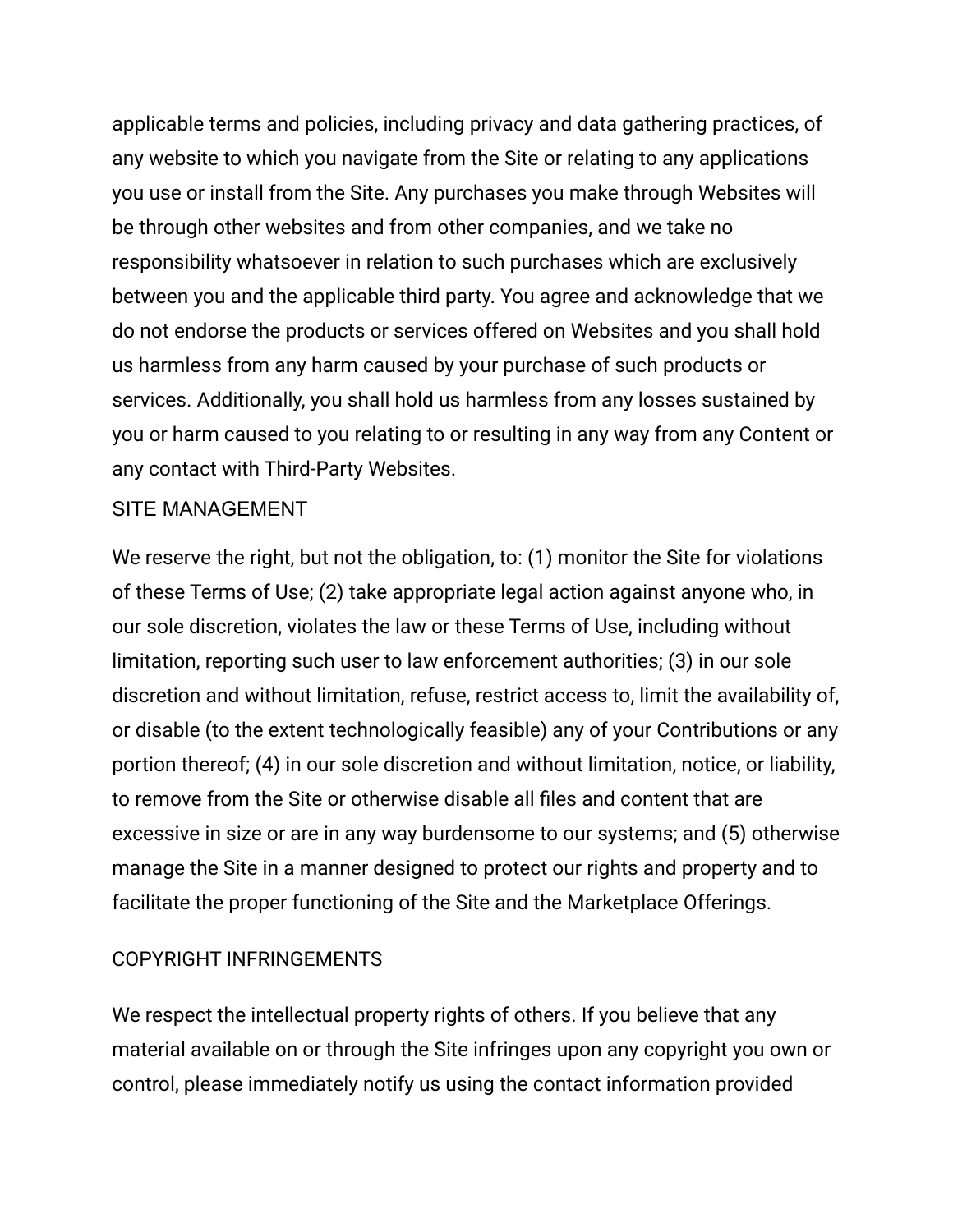below (a "Notification"). A copy of your Notification will be sent to the person who posted or stored the material addressed in the Notification. Please be advised that pursuant to applicable law you may be held liable for damages if you make material misrepresentations in a Notification. Thus, if you are not sure that material located on or linked to by the Site infringes your copyright, you should consider first contacting an attorney.

### TERM AND TERMINATION

These Terms of Use shall remain in full force and effect while you use the Site. WITHOUT LIMITING ANY OTHER PROVISION OF THESE TERMS OF USE, WE RESERVE THE RIGHT TO, IN OUR SOLE DISCRETION AND WITHOUT NOTICE OR LIABILITY, DENY ACCESS TO AND USE OF THE SITE AND THE MARKETPLACE OFFERINGS (INCLUDING BLOCKING CERTAIN IP ADDRESSES), TO ANY PERSON FOR ANY REASON OR FOR NO REASON, INCLUDING WITHOUT LIMITATION FOR BREACH OF ANY REPRESENTATION, WARRANTY, OR COVENANT CONTAINED IN THESE TERMS OF USE OR OF ANY APPLICABLE LAW OR REGULATION. WE MAY TERMINATE YOUR USE OR PARTICIPATION IN THE SITE AND THE MARKETPLACE OFFERINGS OR DELETE YOUR ACCOUNT AND ANY CONTENT OR INFORMATION THAT YOU POSTED AT ANY TIME, WITHOUT WARNING, IN OUR SOLE DISCRETION.

If we terminate or suspend your account for any reason, you are prohibited from registering and creating a new account under your name, a fake or borrowed name, or the name of any third party, even if you may be acting on behalf of the third party. In addition to terminating or suspending your account, we reserve the right to take appropriate legal action, including without limitation pursuing civil, criminal, and injunctive redress.

### MODIFICATIONS AND INTERRUPTIONS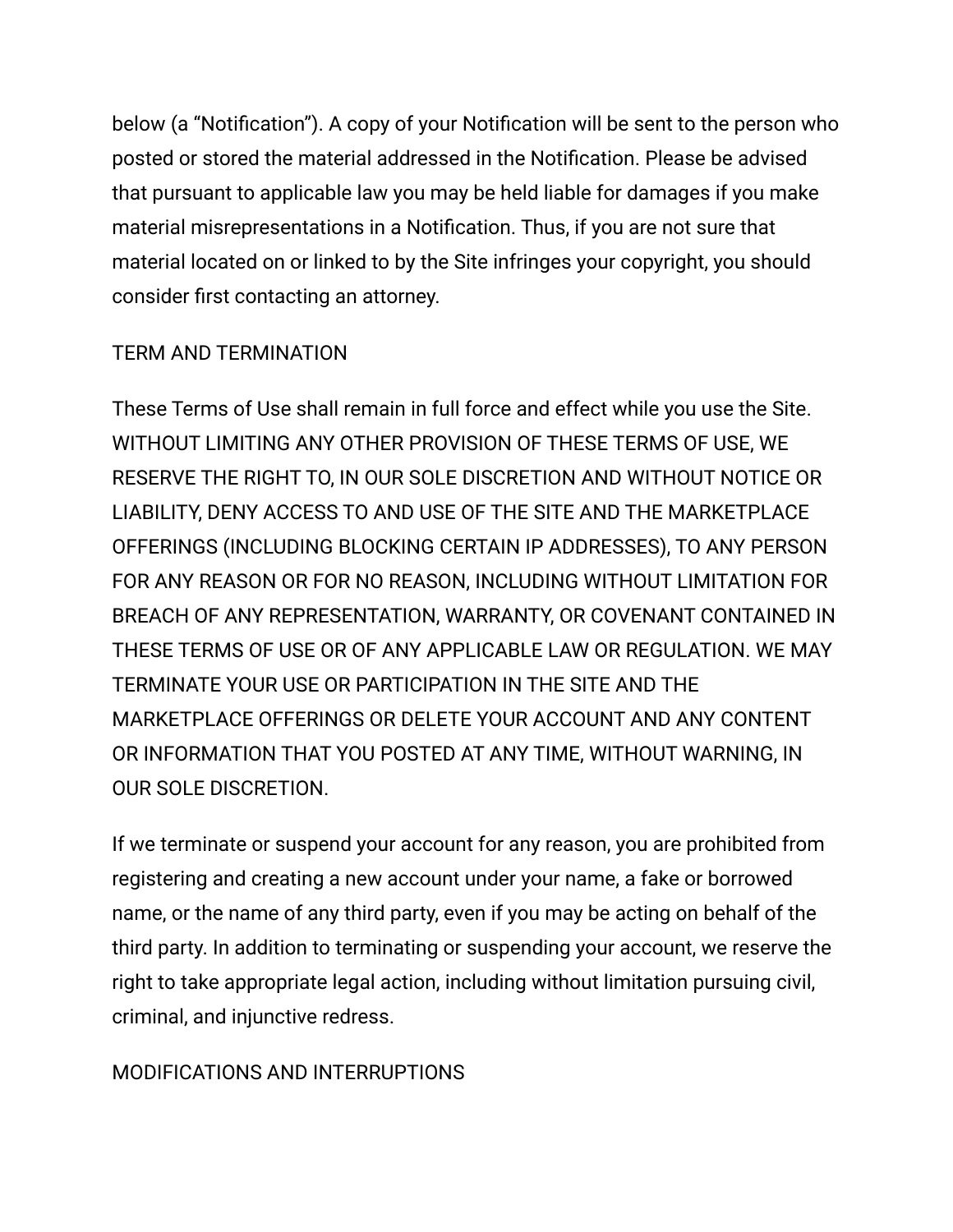We reserve the right to change, modify, or remove the contents of the Site at any time or for any reason at our sole discretion without notice. However, we have no obligation to update any information on our Site. We also reserve the right to modify or discontinue all or part of the Marketplace Offerings without notice at any time. We will not be liable to you or any third party for any modification, price change, suspension, or discontinuance of the Site or the Marketplace Offerings. We cannot guarantee the Site and the Marketplace Offerings will be available at all times. We may experience hardware, software,or other problems or need to perform maintenance related to the Site, resulting in interruptions, delays, or errors. We reserve the right to change, revise, update, suspend, discontinue, or otherwise modify the Site or the Marketplace Offerings at any time or for any reason without notice to you. You agree that we have no liability whatsoever for any loss, damage, or inconvenience caused by your inability to access or use the Site or the Marketplace Offerings during any downtime or discontinuance of the Site or the Marketplace Offerings. Nothing in these Terms of Use will be construed to obligate us to maintain and support the Site or the Marketplace Offerings or to supply any corrections, updates, or releases in connection therewith.

#### GOVERNING LAW

These conditions are governed and interpreted following the laws of Poland, and the use of the United Nations Convention of Contracts for the International Sales of Goods is expressly excluded. If your habitual residence is in the EU, and you are a consumer, you additionally possess the protection provided to you by obligatory provisions of the law in your country to residence. and yourself both agree to submit to the non-exclusive jurisdiction of the courts of warsaw.

#### DISPUTE RESOLUTION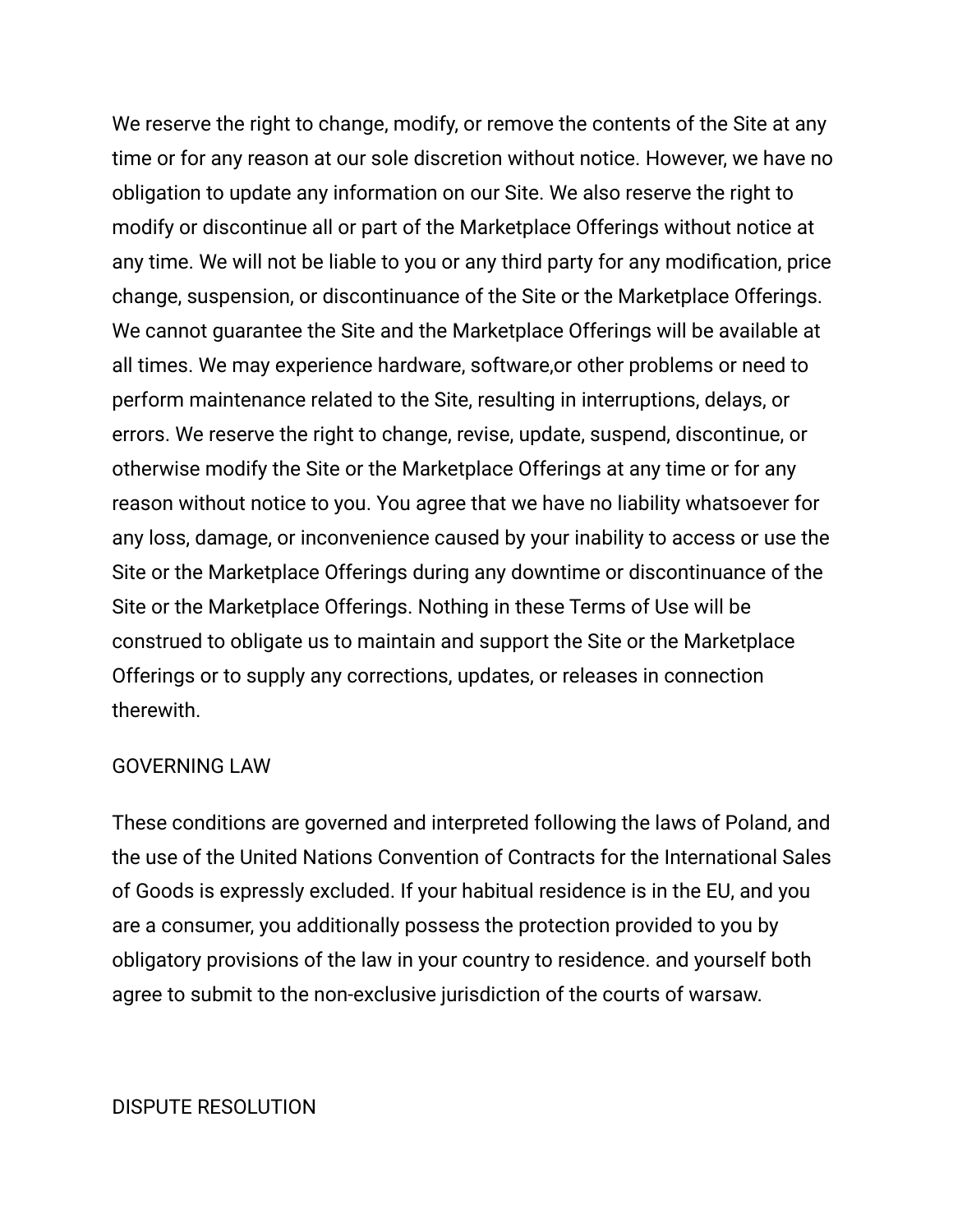#### Informal negotiations

To expedite resolution and control the cost of any dispute, controversy, or claim related to these Terms of Use (each "Dispute" and collectively, the "Disputes") brought by either you or us (individually, a "Party" and collectively, the "Parties"), the Parties agree to first attempt to negotiate any Dispute (except those Disputes expressly provided below) informally for at least thirty (30) days before initiating arbitration. Such informal negotiations commence upon written notice from one Party to the other Party.

### Binding arbitration

Any dispute arising from the relationships between the Parties to this contract shall be determined by one arbitrator who will be chosen in accordance with the Arbitration and Internal Rules of the European Court of Arbitration being part of the European Centre of Arbitration having its seat in Strasbourg, and which are in force at the time the application for arbitration is filed, and of which adoption of this clause constitutes acceptance. The seat of arbitration shall be. The Parties agree that any arbitration shall be limited to the Dispute between the Parties individually. To the full extent permitted by law, (a) no arbitration shall be joined with any other proceeding; (b) there is no right or authority for any Dispute to be arbitrated on a class-action basis or to utilize class action procedures; and (c) there is no right or authority for any Dispute to be brought in a purported representative capacity on behalf of the general public or any other persons.

#### **Restrictions**

The Parties agree that the following Disputes are not subject to the above provisions concerning informal negotiations and binding arbitration: (a) any Disputes seeking to enforce or protect, or concerning the validity of, any of the intellectual property rights of a Party; (b) any Dispute related to, or arising from,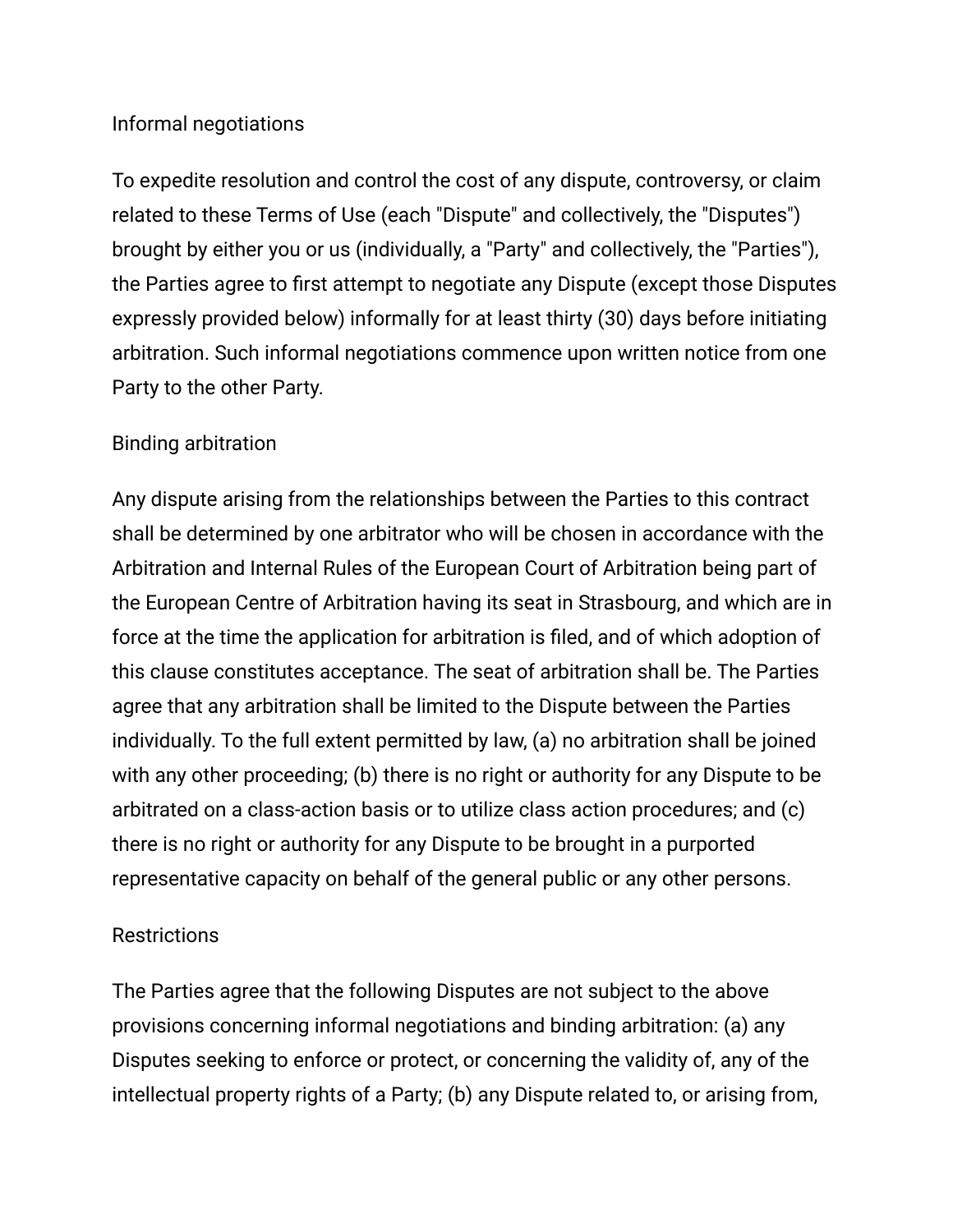allegations of theft, piracy, invasion of privacy, or unauthorized use; and (c) any claim for injunctive relief. If this provision is found to be illegal or unenforceable, then neither Party will elect to arbitrate any Dispute falling within that portion of this provision found to be illegal or unenforceable and such Dispute shall be decided by a court of competent jurisdiction within the courts listed for jurisdiction above, and the Parties agree to submit to the personal jurisdiction of that court.

### **CORRECTIONS**

There may be information on the Site that contains typographical errors, inaccuracies, or omissions that may relate to the Marketplace Offerings, including descriptions,pricing, availability, and various other information. We reserve the right to correct any errors, inaccuracies, or omissions and to change or update the information on the Site at any time, without prior notice.

### DISCI AIMER

THE SITE AND THE MARKETPLACE OFFERINGS ARE PROVIDED ON AN AS-IS AND AS-AVAILABLE BASIS. YOU AGREE THAT YOUR USE OF THE SITE AND OUR SERVICES WILL BE AT YOUR SOLE RISK. TO THE FULLEST EXTENT PERMITTED BY LAW, WE DISCLAIM ALL WARRANTIES, EXPRESS OR IMPLIED, IN CONNECTION WITH THE SITE AND THE MARKETPLACE OFFERINGS AND YOUR USE THEREOF, INCLUDING, WITHOUT LIMITATION, THE IMPLIED WARRANTIES OF MERCHANTABILITY, FITNESS FOR A PARTICULAR PURPOSE, AND NON-INFRINGEMENT. WE MAKE NO WARRANTIES OR REPRESENTATIONS ABOUT THE ACCURACY OR COMPLETENESS OF THE SITE'S CONTENT OR THE CONTENT OF ANY WEBSITES LINKED TO THE SITE AND WE WILL ASSUME NO LIABILITY OR RESPONSIBILITY FOR ANY (1) ERRORS, MISTAKES, OR INACCURACIES OF CONTENT AND MATERIALS, (2) PERSONAL INJURY OR PROPERTY DAMAGE, OF ANY NATURE WHATSOEVER, RESULTING FROM YOUR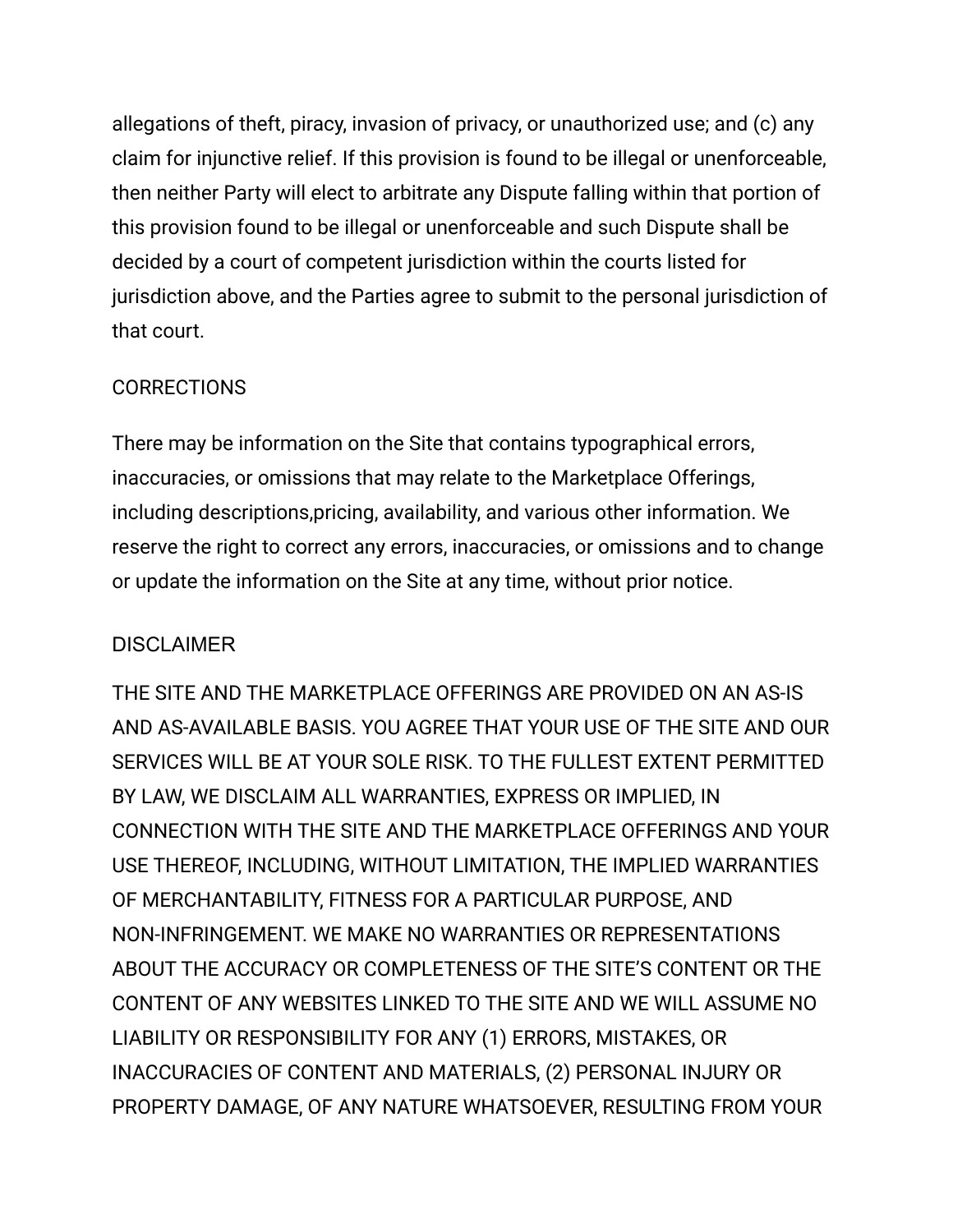ACCESS TO AND USE OF THE SITE, (3) ANY UNAUTHORIZED ACCESS TO OR USE OF OUR SECURE SERVERS AND/OR ANY AND ALL PERSONAL INFORMATION AND/OR FINANCIAL INFORMATION STORED THEREIN, (4) ANY INTERRUPTION OR CESSATION OF TRANSMISSION TO OR FROM THE SITE OR THE MARKETPLACE OFFERINGS, (5) ANY BUGS, VIRUSES, TROJAN HORSES, OR THE LIKE WHICH MAY BE TRANSMITTED TO OR THROUGH THE SITE BY ANY THIRD PARTY, AND/OR (6) ANY ERRORS OR OMISSIONS IN ANY CONTENT AND MATERIALS OR FOR ANY LOSS OR DAMAGE OF ANY KIND INCURRED AS A RESULT OF THE USE OF ANY CONTENT POSTED, TRANSMITTED, OR OTHERWISE MADE AVAILABLE VIA THE SITE. WE DO NOT WARRANT, ENDORSE, GUARANTEE, OR ASSUME RESPONSIBILITY FOR ANY PRODUCT OR SERVICE ADVERTISED OR OFFERED BY A THIRD PARTY THROUGH THE SITE, ANY HYPERLINKED WEBSITE, OR ANY WEBSITE OR MOBILE APPLICATION FEATURED IN ANY BANNER OR OTHER ADVERTISING, AND WE WILL NOT BE A PARTY TO OR IN ANY WAY BE RESPONSIBLE FOR MONITORING ANY TRANSACTION BETWEEN YOU AND ANY THIRD-PARTY PROVIDERS OF PRODUCTS OR SERVICES. AS WITH THE PURCHASE OF A PRODUCT OR SERVICE THROUGH ANY MEDIUM OR IN ANY ENVIRONMENT, YOU SHOULD USE YOUR BEST JUDGMENT AND EXERCISE CAUTION WHERE APPROPRIATE.

### LIMITATIONS OF LIABILITY

IN NO EVENT WILL WE OR OUR DIRECTORS, EMPLOYEES, OR AGENTS BE LIABLE TO YOU OR ANY THIRD PARTY FOR ANY DIRECT, INDIRECT, CONSEQUENTIAL, EXEMPLARY, INCIDENTAL, SPECIAL, OR PUNITIVE DAMAGES, INCLUDING LOST PROFIT, LOST REVENUE, LOSS OF DATA, OR OTHER DAMAGES ARISING FROM YOUR USE OF THE SITE OR THE MARKETPLACE OFFERINGS, EVEN IF WE HAVE BEEN ADVISED OF THE POSSIBILITY OF SUCH DAMAGES. NOTWITHSTANDING ANYTHING TO THE CONTRARY CONTAINED HEREIN, OUR LIABILITY TO YOU FOR ANY CAUSE WHATSOEVER AND REGARDLESS OF THE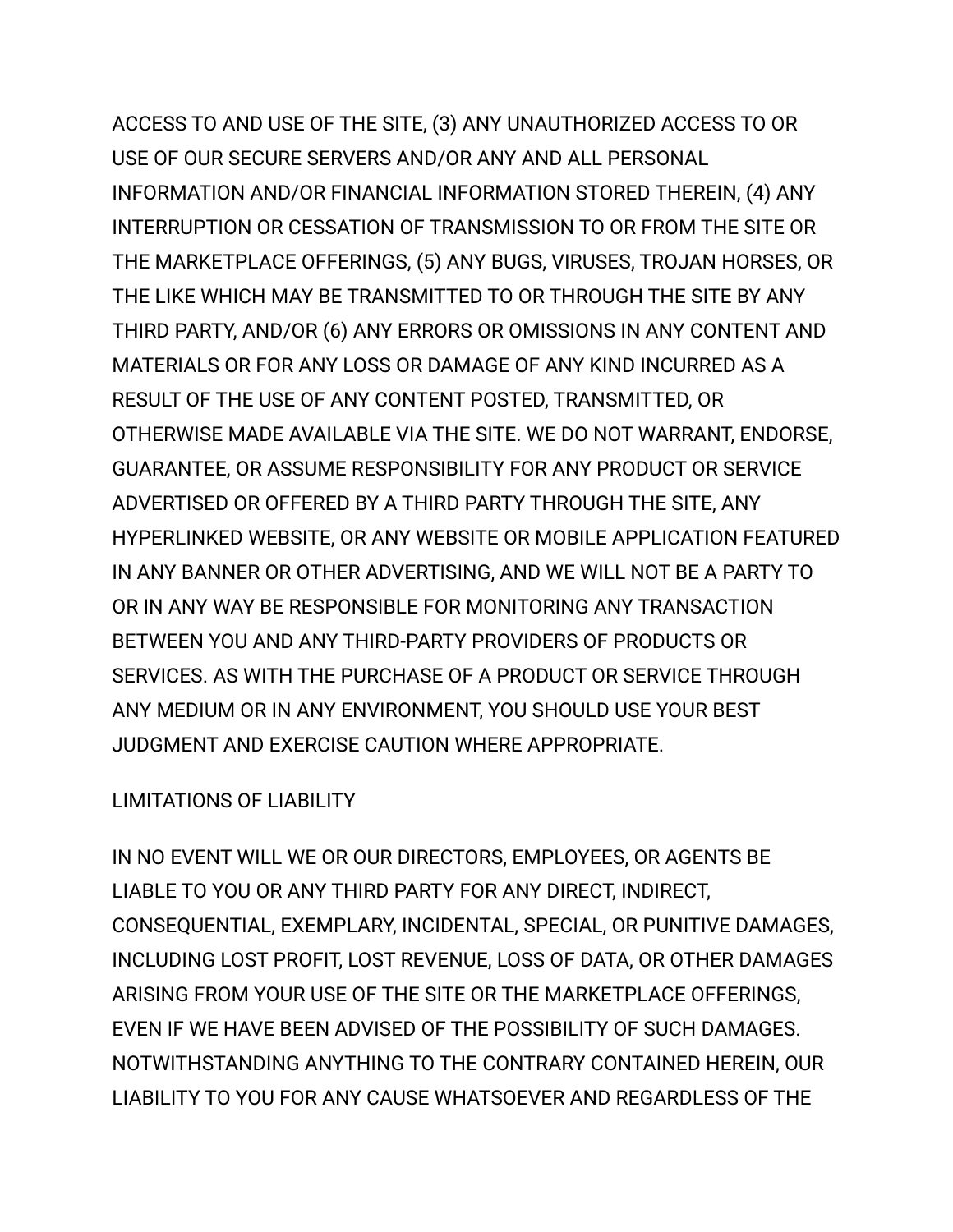FORM OF THE ACTION, WILL AT ALL TIMES BE LIMITED TO AMOUNT PAID, IF ANY, BY YOU TO US. CERTAIN US STATE LAWS AND INTERNATIONAL LAWS DO NOT ALLOW LIMITATIONS ON IMPLIED WARRANTIES OR THE EXCLUSION OR LIMITATION OF CERTAIN DAMAGES. IF THESE LAWS APPLY TO YOU, SOME OR ALL OF THE ABOVE DISCLAIMERS OR LIMITATIONS MAY NOT APPLY TO YOU, AND YOU MAY HAVE ADDITIONAL

### INDEMNIFICATION

You agree to defend, indemnify, and hold us harmless, including our subsidiaries, affiliates, and all of our respective officers, agents, partners, and employees, from and against any loss, damage, liability, claim, or demand, including reasonable attorneys' fees and expenses, made by any third party due to or arising out of: your Contributions; use of the Marketplace Offerings; breach of these Terms of Use; any breach of your representations and warranties set forth in these Terms of Use; your violation of the rights of a third party, including but not limited to intellectual property rights; or any overt harmful act toward any other user of the Site or the Marketplace Offerings with whom you connected via the Site. Notwithstanding the foregoing, we reserve the right, at your expense, to assume the exclusive defense and control of any matter for which you are required to indemnify us, and you agree to cooperate, at your expense, with our defense of such claims. We will use reasonable efforts to notify you of any such claim, action, or proceeding which is subject to this indemnification upon becoming aware of it.

#### USER DATA

We will maintain certain data that you transmit to the Site for the purpose of managing the performance of the Marketplace Offerings, as well as data relating to your use of the Marketplace Offerings. Although we perform regular routine backups of data, you are solely responsible for all data that you transmit or that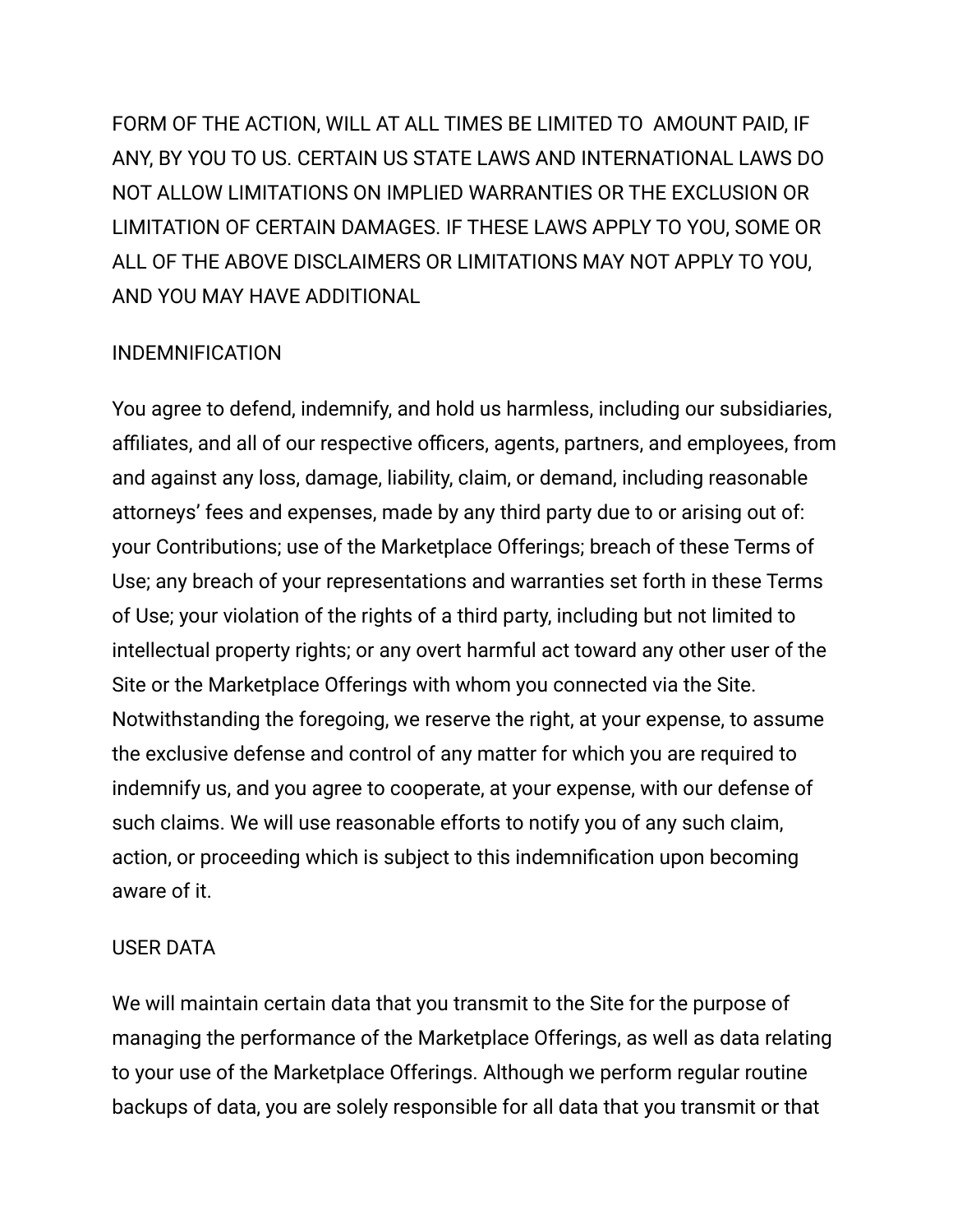relates to any activity you have undertaken using the Marketplace Offerings. You agree that we shall have no liability to you for any loss or corruption of any such data, and you hereby waive any right of action against us arising from any such loss or corruption of such data.

### ELECTRONIC COMMUNICATIONS, TRANSACTIONS, AND SIGNATURES

Visiting the Site, sending us emails, and completing online forms constitute electronic communications. You consent to receive electronic communications, and you agree that all agreements, notices, disclosures, and other communications we provide to you electronically, via email and on the Site, satisfy any legal requirement that such communication be in writing. YOU HEREBY AGREE TO THE USE OF ELECTRONIC SIGNATURES, CONTRACTS, ORDERS, AND OTHER RECORDS, AND TO ELECTRONIC DELIVERY OF NOTICES, POLICIES, AND RECORDS OF TRANSACTIONS INITIATED OR COMPLETED BY US OR VIA THE SITE. You hereby waive any rights or requirements under any statutes, regulations, rules, ordinances, or other laws in any jurisdiction which require an original signature or delivery or retention of non-electronic records, or to payments or the granting of credits by any means other than electronic means.

### CALIFORNIA USERS AND RESIDENTS

If any complaint with us is not satisfactorily resolved, you can contact the Complaint Assistance Unit of the Division of Consumer Services of the California Department of Consumer Affairs in writing at 1625 North Market Blvd., Suite N

112, Sacramento, California 95834 or by telephone at (800) 952-5210 or (916)

### **MISCELLANEOUS**